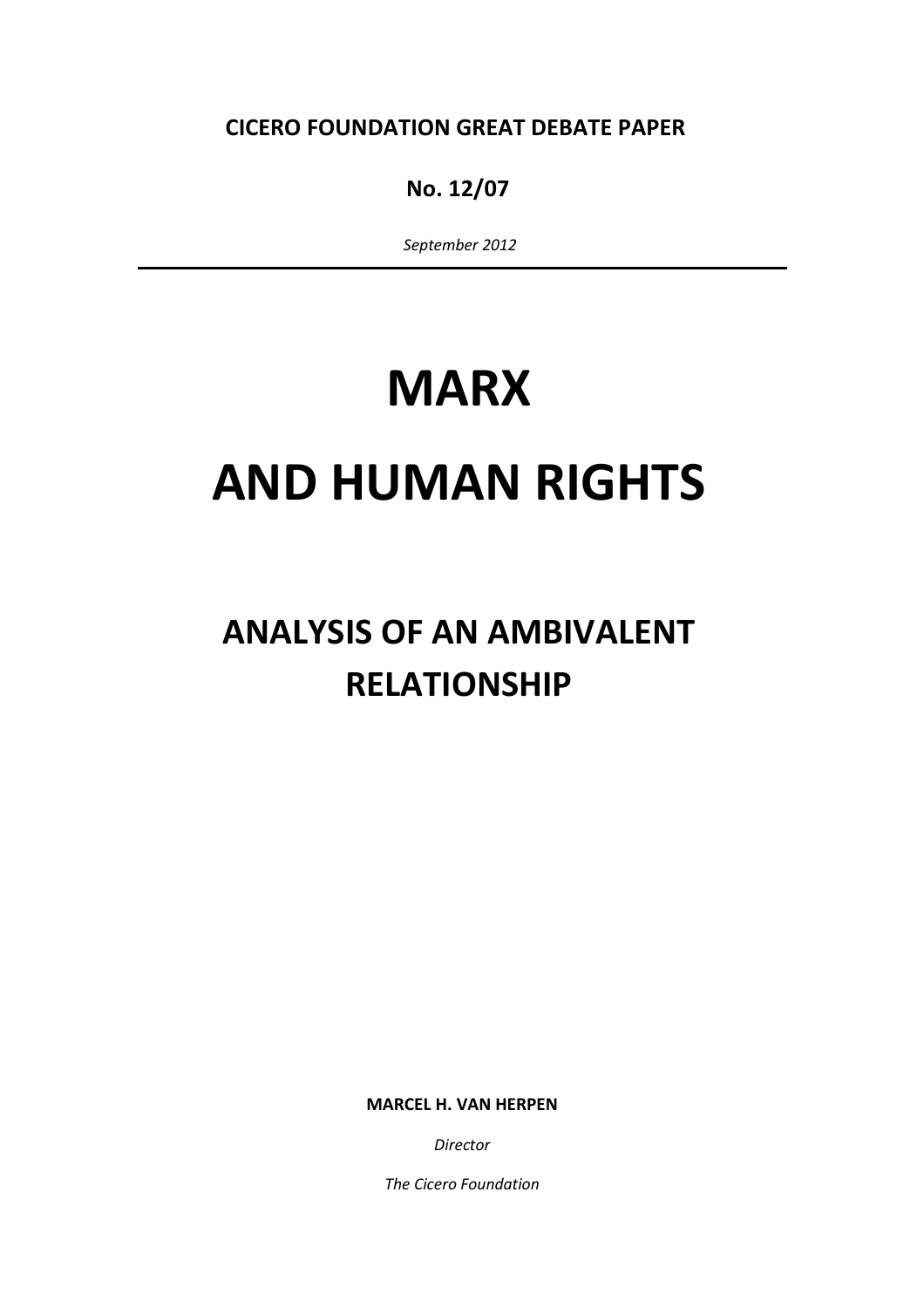#### ISBN/EAN 978-90-75759-12-9

Cicero Foundation Great Debate Paper No. 12/07

© Marcel H. Van Herpen, Paris/Maastricht, 2012

All rights reserved

## The Cicero Foundation

Hondertmarck D 45

6211 MB MAASTRICHT

Tel. +31 43 32 60 828

Tel. +33 1 41 29 09 32

Fax +33 1 41 29 09 32

Email cicerofoundation@gmail.com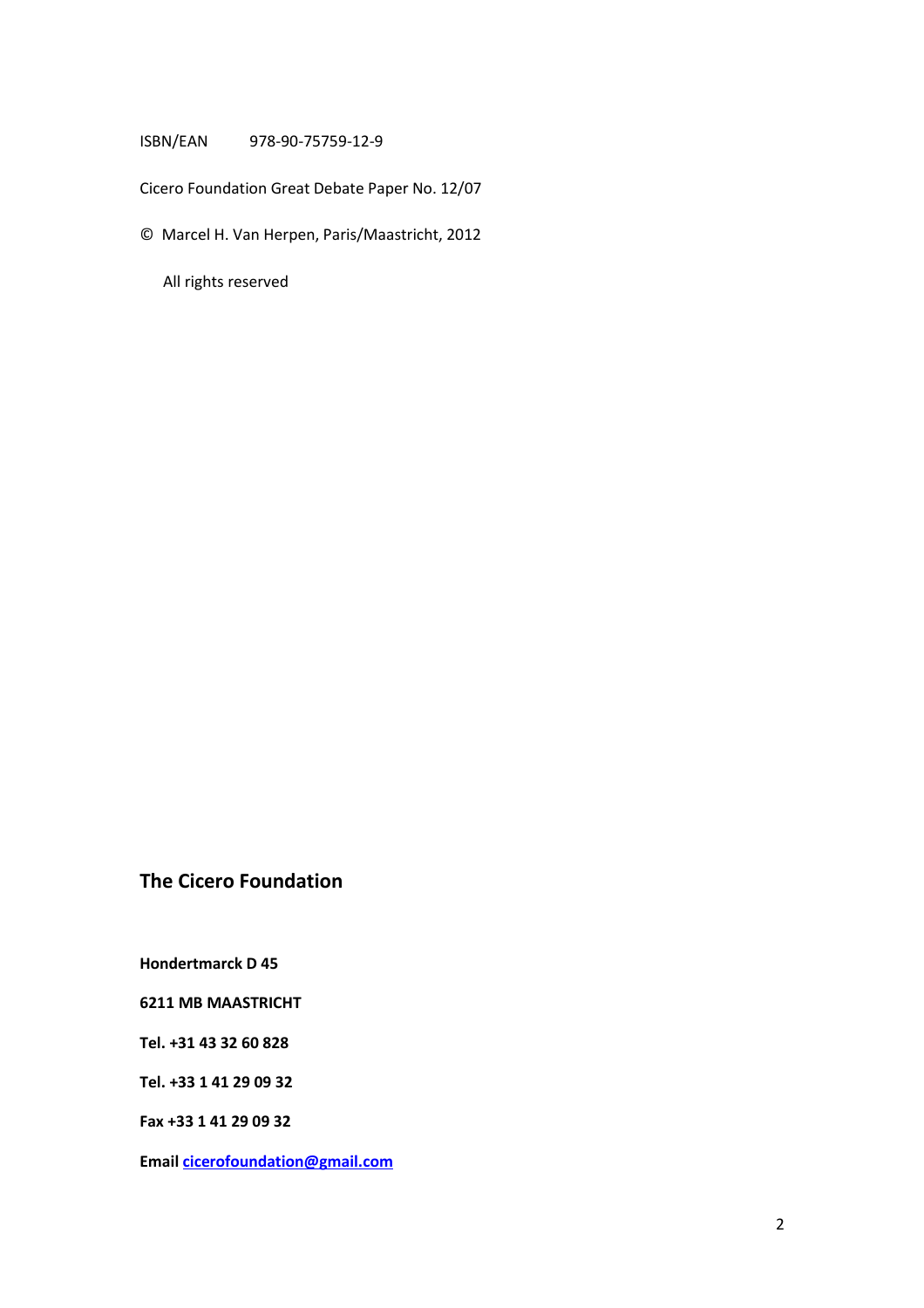## **CONTENTS**

| Abstract                                                               | 4  |
|------------------------------------------------------------------------|----|
| "On the Jewish Question" and the Problem of Human Rights               | 5  |
| Marx's Criticism of Human Rights                                       | 6  |
| Marx's Anthropology                                                    | 8  |
| Civil Society Versus the State                                         | 8  |
| The Influence of Moses Hess                                            | 10 |
| Sense and Nonsense of Marx's Critique                                  |    |
| A New Concept of Essence                                               | 12 |
| Marx's Monism: A Hindrance to Understand the Necessity of Human Rights | 14 |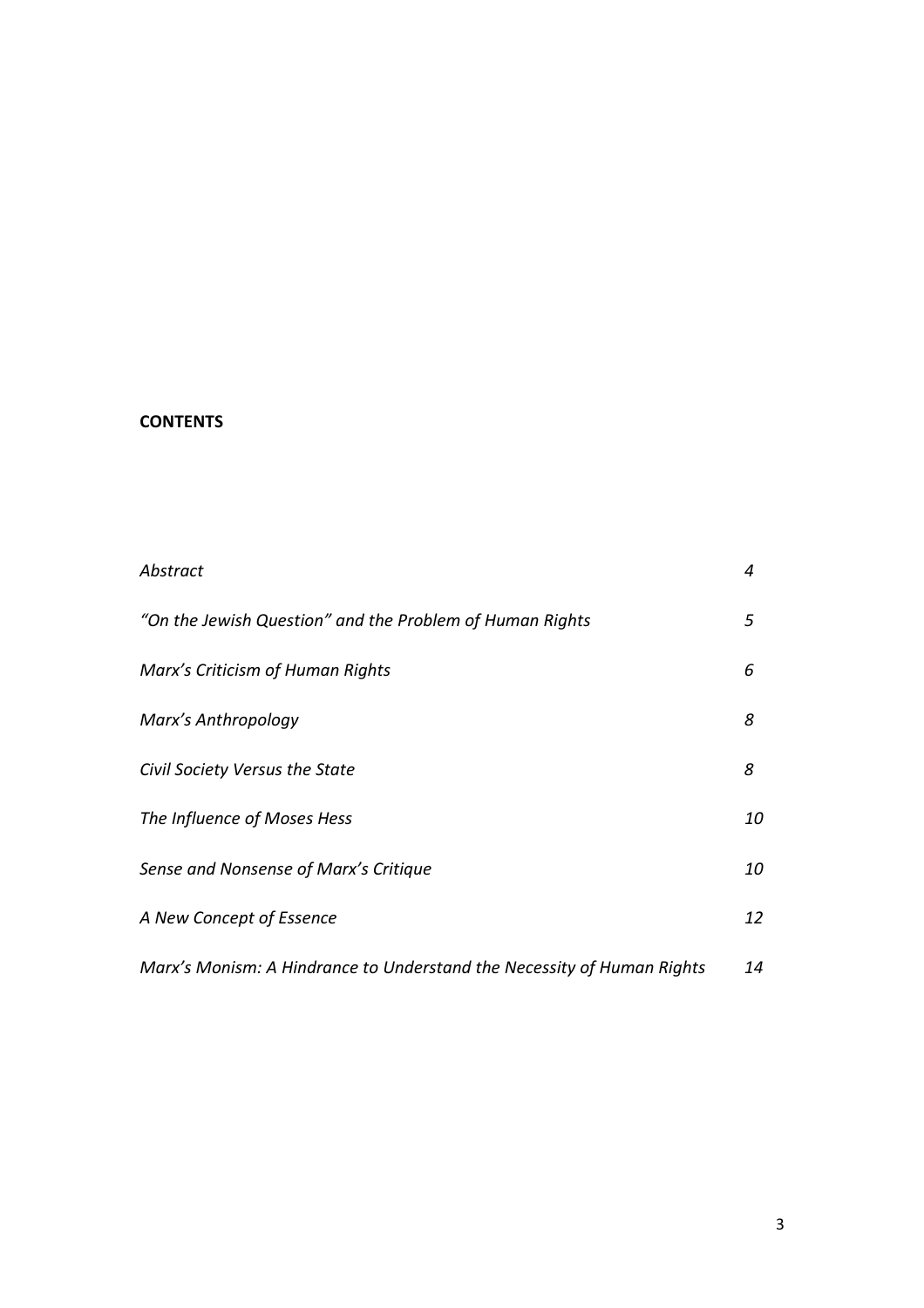#### Abstract

It is generally recognized that the official heirs of Marx in the countries of "real existing socialism" took an ambivalent attitude regarding the theme of 'human rights'. On the one hand human rights were being portrayed as a part of a Western ideological propaganda offensive. On the other hand it appeared that human rights were being taken seriously in the cases that the West was accused of riding roughshod over the social basic rights.(1) The question the author wishes to answer in this paper is whether this ambiguity towards human rights was not already present in Marx's writings. He will first (in part I) analyze the role which Marx's anthropology and his concept of civil society play in this point of view. He will thereafter examine (in part II) how far Marx's point of view with reference to human rights in his later work – from 1845 – experiences a change. Marx's criticism of human rights is, as a rule, often only analyzed in his early manuscripts – especially in "The Holy Family". The author also tried to analyze the views developed by Marx in his later manuscripts (after 1845). Doing so he has found interesting results. As a matter of fact in his later manuscripts Marx does not change the contents of his criticism of human rights, but he fundamentally changes the theoretical foundations upon which this criticism is based. This does, however, not lead to a reassessment of his early views and Marx continues to deny that these rights play a fundamental role in defending the rights of the individual against infringements from the side of the state.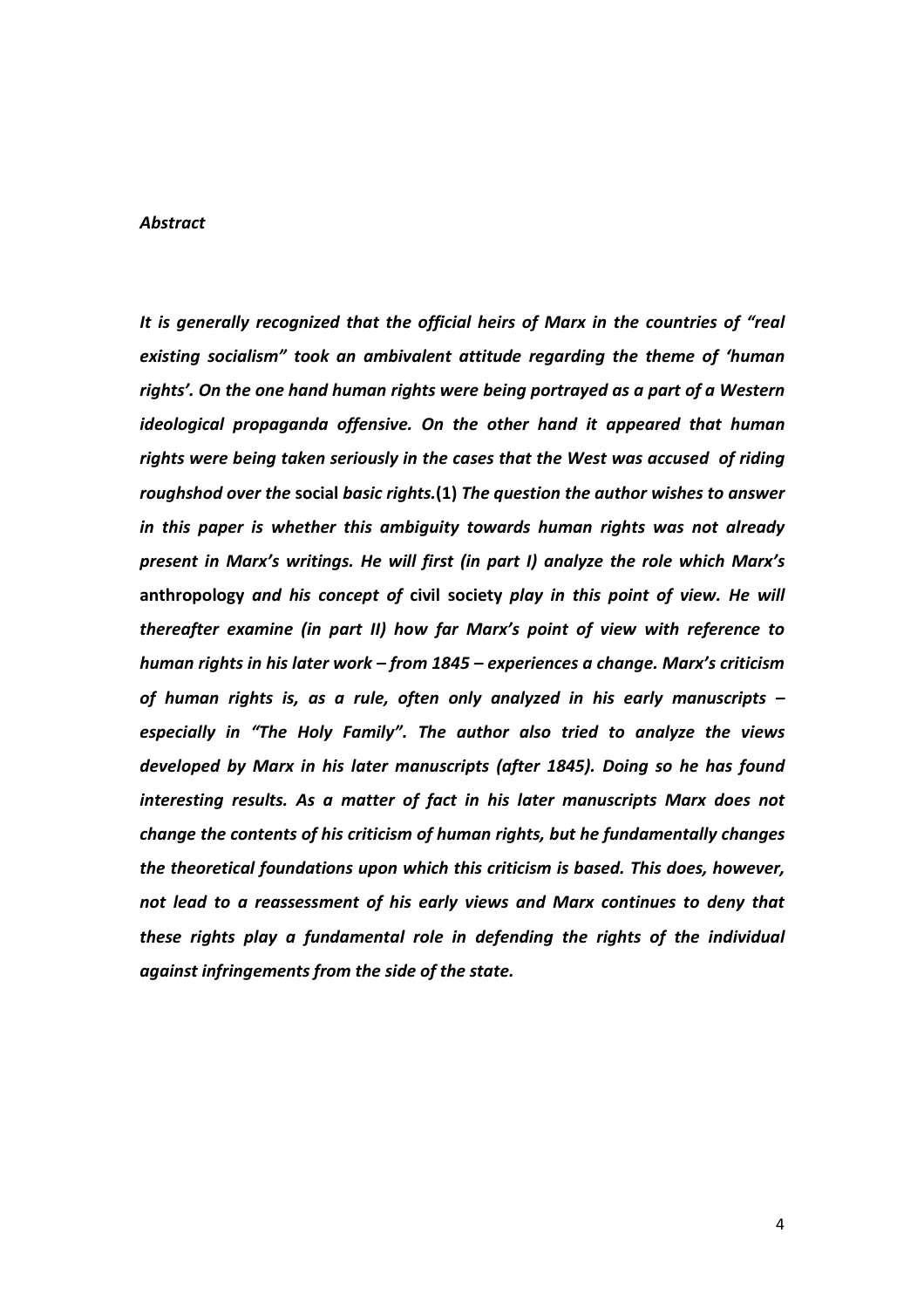# MARX AND HUMAN RIGHTS

# Analysis of an Ambivalent Relationship

MARCEL H. VAN HERPEN

**I.** The contract of the contract of the contract of the contract of the contract of the contract of the contract of

#### "On the Jewish Question" and the Problem of Human Rights

The manuscript in which Marx has been most explicitly involved with the theme of human rights is "On the Jewish Question"(2) which appeared in 1844 in the "Deutsch-Französische Jahrbücher". In this article Marx turns polemically against the ideas of his old friend and master Bruno Bauer, who had shortly before, in two articles(3) turned against the struggle of the German Jews to gain full citizens' rights – such as has been the case in France since Napoleon. Bauer's criticism of the Jewish citizens' rights campaign was based on the fact that as an emancipation movement it was not radical enough, in his opinion. According to Bauer "... the people are guilty of a huge mistake in disconnecting the Jewish question from the general question of the time and [they] did not consider that not only the Jews, but also we want to be emancipated."(4)

The Jewish question was according to Bauer with the granting of citizen's rights to the Jewish community not resolved because the roots of this question were very deep, namely in the (Jewish) religion itself. The Jews would only be really able to emancipate themselves when they would give up their religion and become atheists. State and religion should also be separated from each other, because a political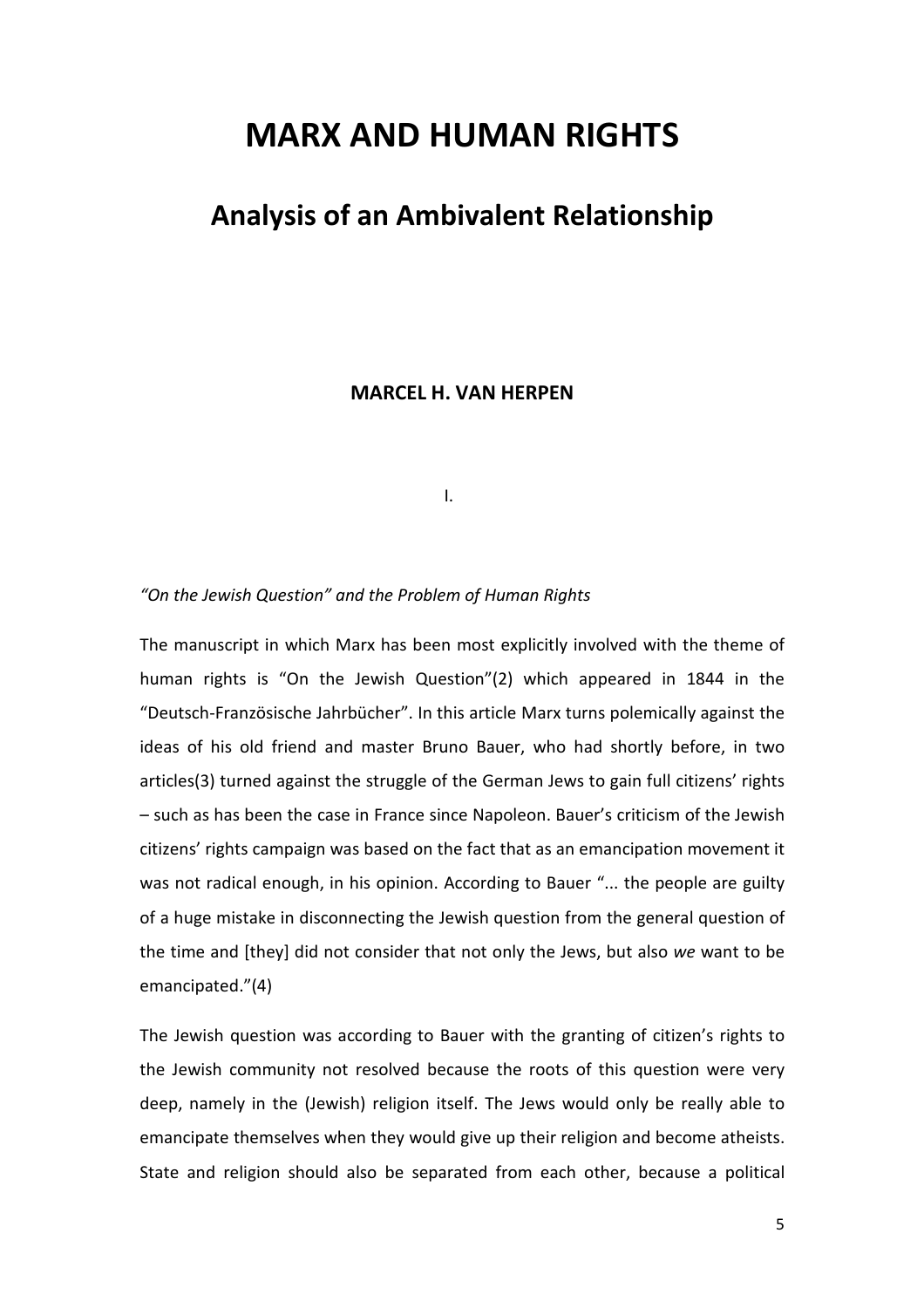emancipation of the Jews in a Christian state is per definition impossible, according to Bauer.

Marx is in principle in agreement with Bauer's criticism of religion. However, according to him it is not religion  $-$  although he too finds it objectionable  $-$  that is really the obstacle to human emancipation in general and Jewish emancipation in particular, but human *egoism* in civil society. That is why the separation of church and state – as Bauer pleads – is, according to Marx, only a cure of a symptom. Marx points in this connection to the United States where state and religion are completely divorced: "Nevertheless, North America is pre-eminently the country of religiosity (...). Therefore we explain the religious limitations of the free citizens by their secular limitations. We do not assert that they must overcome their religious narrowness in order to get rid of their secular restrictions, we assert that they will overcome their religious narrowness once they get rid of their secular restrictions."(5)

What are these 'secular restrictions" which, according to Marx, have to be abolished? It is the *division of state and civil society*, which are respectively the sphere of the general interest and the sphere of private interests. Due to this citizens lead a split life in two completely opposed worlds. On the one hand they are citizens in the state, and as such directed towards the general interest. On the other hand they are bourgeois, inhabitants of the civil society in which everyone is selfishly hunting for his exclusive self-interest: "Where the political state has attained its true development, man – not only in thought, in consciousness, but in reality, in life – leads a twofold life, a heavenly and an earthly life: life in the political community, in which he considers himself a *communal being*, and life in *civil society*, in which he acts as a private individual, regards other men as a means, degrades himself into a means, and becomes the plaything of alien powers."(6)

In the civil society of his time Marx sees the modern variant of the Hobbesian state of nature. Civil society is a bellum omnium contra omnes in which man is bent on maintaining himself at the cost of others and is not afraid of degrading his fellow man – but also himself – to a *means* for the satisfaction of his own needs. Is Marx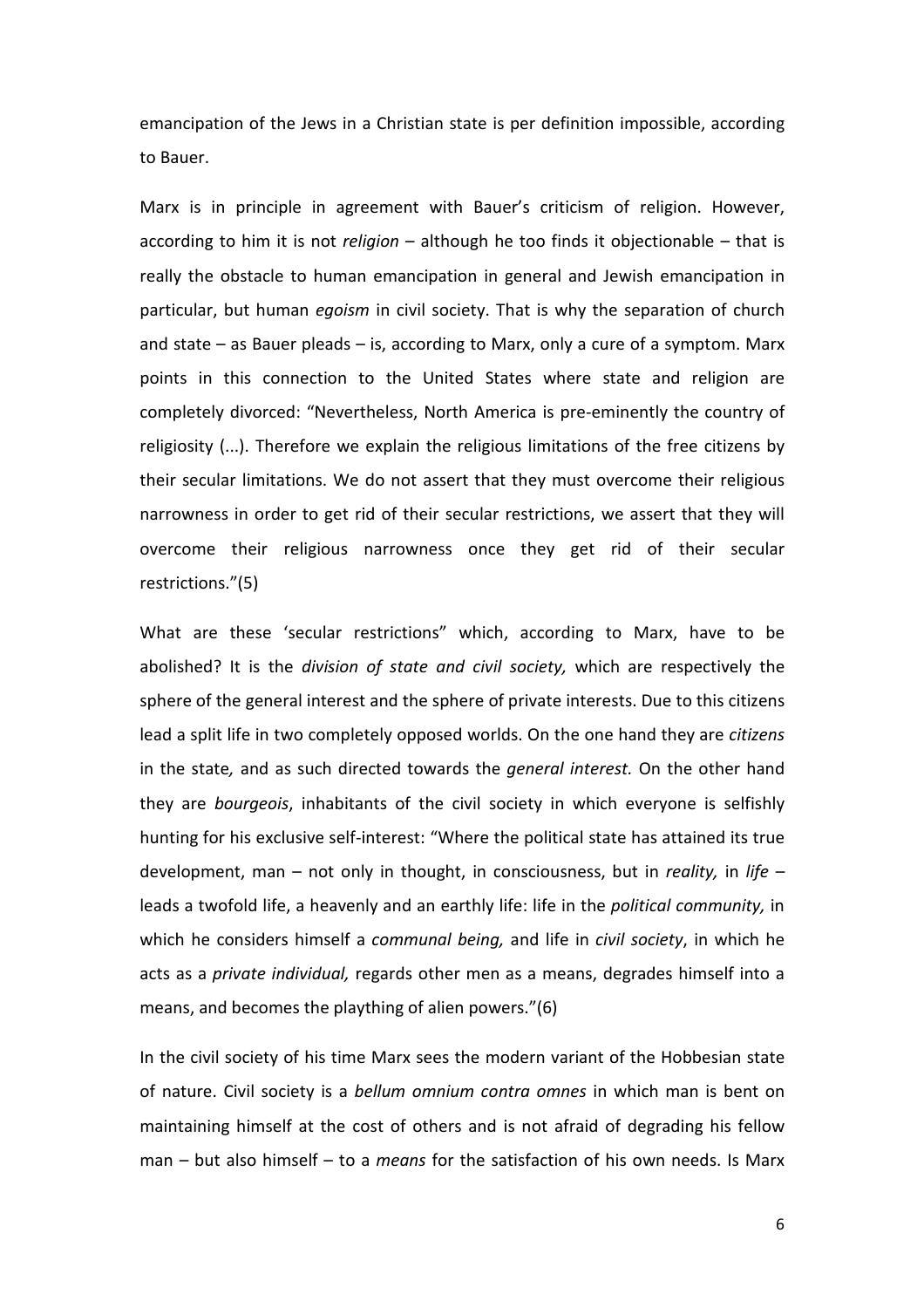referring here to Kant's adage that man as a reasonable being may lay claim "to be an end in himself, to be regarded as such by everyone and to be used by no-one as a pure means to other ends?"(7) In any case Marx – just as Kant – presumes that man must always be a Selbstzweck, an end in himself. It is precisely this principle of human dignity which suffers, according to him, in civil society. Civil society embodies therefore for Marx the negation of human dignity.

#### Marx's Criticism of Human Rights

It is exactly at this point that Marx's problems with human rights declarations begin. While these lay claim to raising human value to the highest principle, Marx sees in these declarations only the ideological expression of the estranged man's degrading situation in civil society. "Above all," thus Marx, "we note the fact that the so-called rights of man, the droits de l'homme as distinct from the droits du citoyen, are nothing but the rights of a *member of civil society*, i.e. the rights of egoistic man, of man separated from other men and from the community."(8)

He successively inspects various specific human rights – the right to liberty, equality and private ownership – of the French constitution of 1793. What is liberty? Liberty, according to Marx, is the right "...to do everything that harms no one else (...). It is a question of the liberty of man as an isolated monad, withdrawn into himself (...). But the right of man to liberty is based not on the association of man with man, but on the separation of man from man."(9) And the right to private ownership? "The right to private ownership is the right to enjoy one's property and to dispose of it at one's discretion (à son gré), without regard to other men, independently of society, the right of self-interest."(10) Equality, Marx continued, "... is nothing but the equality of the liberté described above, namely: each man is to the same extent regarded as such a self-sufficient monad."(11) And security? "Security is the highest social concept of civil society, the concept of *police*, expressing the fact that the whole of society exists only in order to guarantee to each of its members the preservation of his person, his rights and his property."(12) Marx's final conclusion on human rights is destructive: "None of the so-called rights of man, therefore, go beyond egoistic man, beyond man as a member of civil society, that is, an individual withdrawn into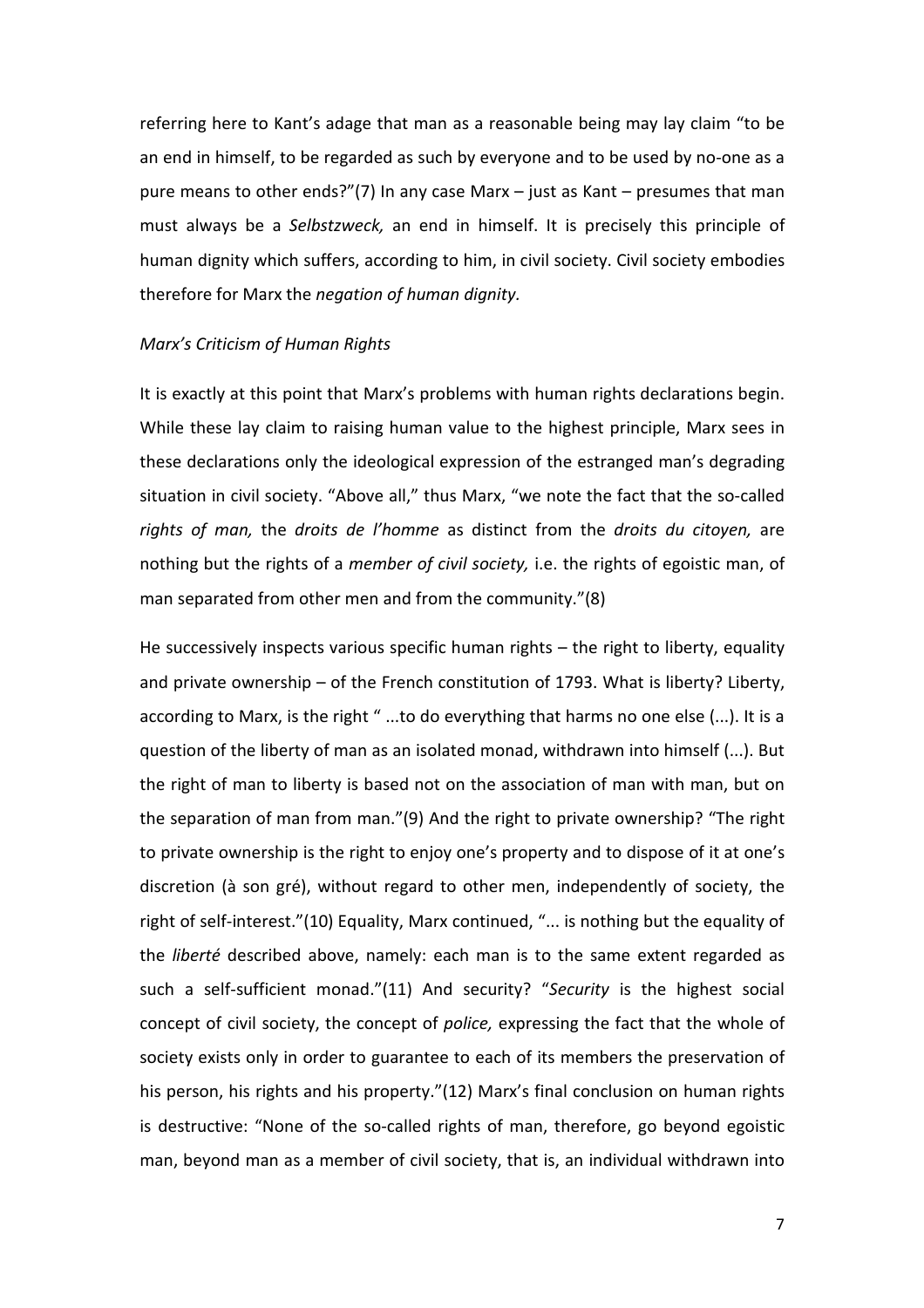himself, into the confines of his private interests and private caprice, and separated from the community."(13)

#### Marx's Anthropology

This destructive criticism of Marx on human rights can only be understood when one is familiar with his *anthropological* presuppositions and the specific meaning deducted from these which he gives to the concept of "civil society". Marx considers man as a natural social being. The concept of "social" really means more than just merely the fact that man is naturally keen to engage in social relationships and therefore has social ties. Because this kind of social nature does not exclude that the basic nature of these relationships can be very *ungesellig* (unsocial) – something which Kant has very aptly termed *ungesellige Geselligkeit* (unsocial sociability). No, according to Marx, man is naturally a Gattungswesen  $-$  a 'species being' that not only from a biological need, but also morally and fundamentally, is focused on his fellow man, due to an inborn altruism. Marx has borrowed this Rousseau tinted anthropology directly from Ludwig Feuerbach. The concept of the 'essence of man' (Gattungswesen) also had a strong ethic character for Feuerbach. As a matter of fact Feuerbach went further than Marx because for him not the *general interest*, but a universal love was the realization of this essence.(14)

#### Civil Society Versus the State

Marx gave this anthropology a different twist than Feuerbach. In contrast to the latter, he does not treat religion as the principal hindrance to the free development of the real essence of man, but the organization of human living together in civil society. For Marx it is the tragedy of modern man that he can only realize his social essence in an abstract, formal way – through the state. On the other hand, in civil society – the sphere in which he daily lives and works – he acts on the basis of pure egoistic self-interest. Marx does not look for the cause of the fact that people do not live in accordance with their deepest essence in their basic human condition, in their condition humaine, but in a social factor: in the breaking up of state and civil society into two opposed spheres. Thus far he is completely in keeping with the tradition of Rousseau and Helvétius, who also hold the social organization responsible for the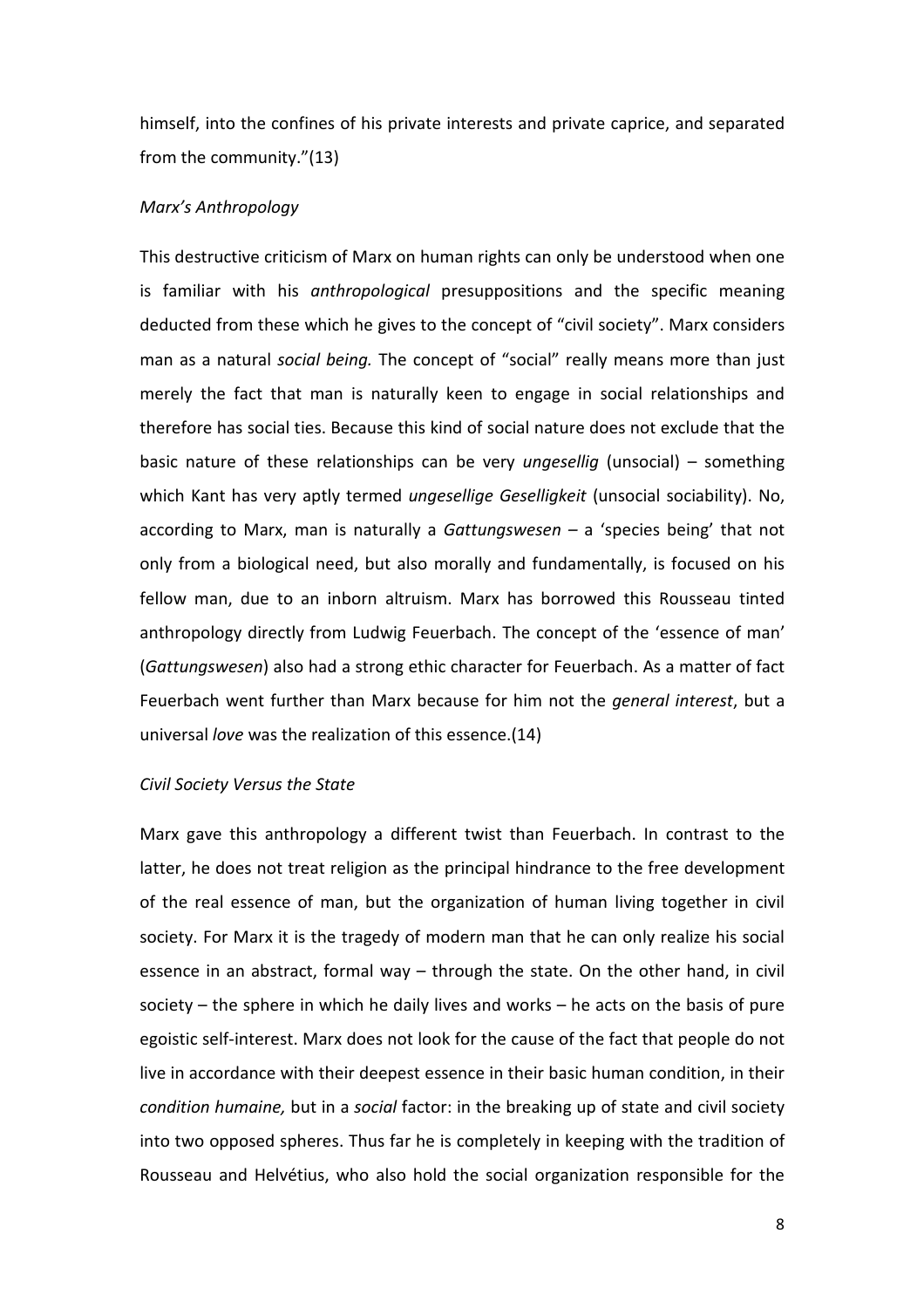moral failure of people. Marx sees the solution in a complete integration of 'state life' in civil society. Only then would the citizens take note of the general interest in their tangible daily lives too, or – as Marx in his famous expression says: "Only when the real, individual man re-absorbs in himself the abstract citizen, and as an individual human being has become a *species being* in his everyday life, in his particular work, and in his particular situation... only then will human emancipation have been accomplished."(15)

In his idea that in civil society the selfish private interest prevails Marx concurs with the ideas of Hegel.(16). The latter wrote in his Philosophy of Right: "In civil society everyone is his own end, everything else is nothing to him."(17) But Hegel saw in civil society more than merely a System der Bedürfnisse (a system of needs). He also saw another principle working in it, that of the *division of labor*. People satisfied their needs through the division of labor not as monads, but as social beings, so that they simultaneously satisfy their *own* needs with those of *others*: "In this dependency and mutuality of labor and of need satisfaction," wrote Hegel, "subjective egoism turns into the contribution to the satisfaction of the needs of all others..."(18) Indeed, this did not create in Hegel's eyes a real general interest, because, according to him, this could only exist in the moral sphere of the state. Nevertheless, he saw it as an important step in the realization of the moral general interest in the state.

Marx finds Hegel's dialectic development of ideas indigestible. Because for Hegel civil society was in spite of its egoistical character still a necessary 'moment' in the development of the moral state. Marx attacked Hegel's position shortly before in his Critique of Hegel's Philosophy of Right. As a result Marx keeps to Hegel's concept definition of civil society as a sphere of subjective egoism, while he throws out Hegel's other concept definition: civil society as a necessary 'moment' in the development of the moral state. While Hegel leaves room for human self-interest as an autonomous factor in his political philosophy and thereby – despite his metaphysical starting points – gives evidence of an Anglo-Saxon sense of reality, Marx's idealistic 'purism' does not allow this room. There is no place in his political philosophy for a sphere of special interests alongside the state as a sphere of general interest. For him civil society is not a necessary step in the development of the state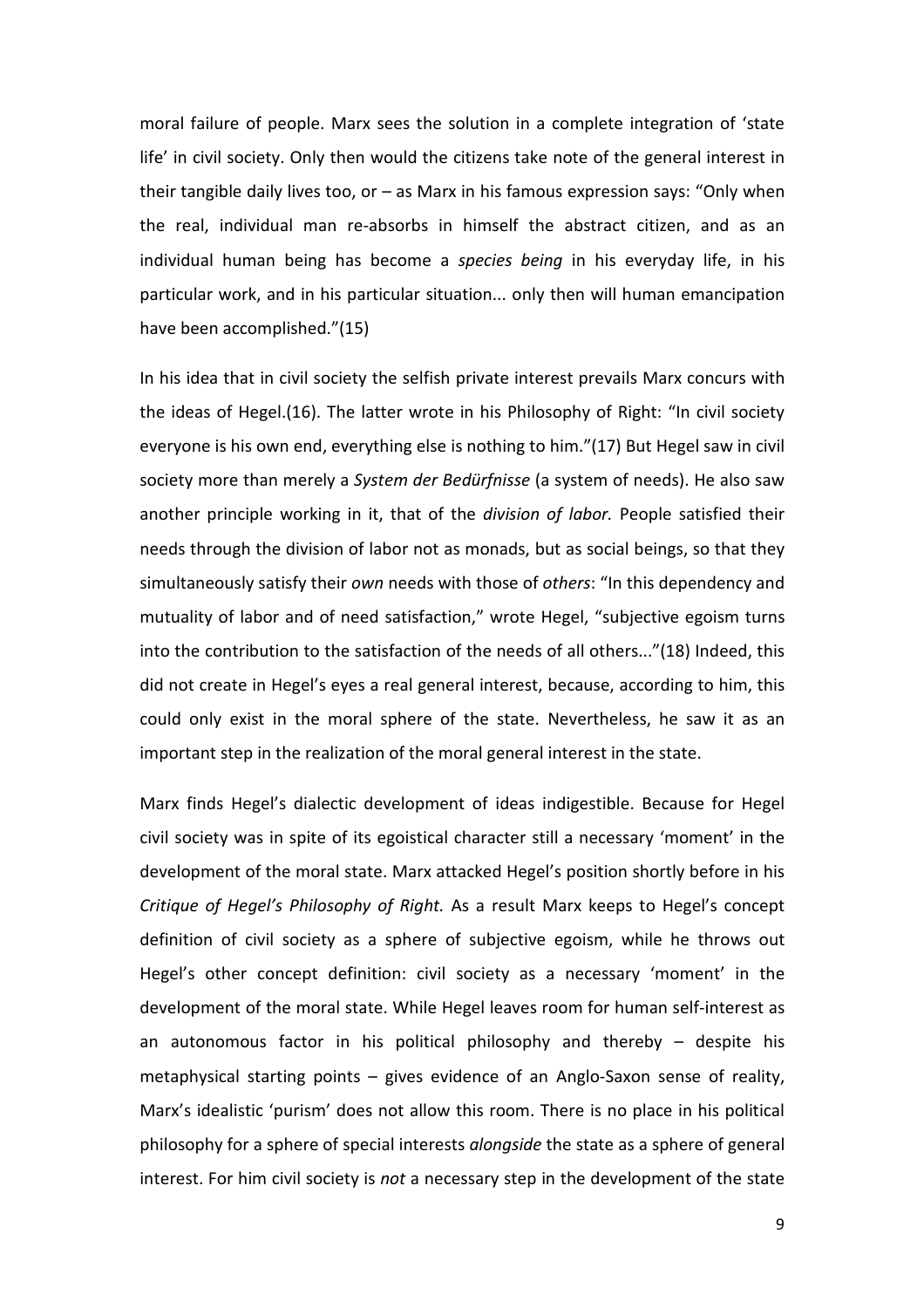– as Hegel wants it – because it then keeps its asocial character. Civil society should really melt into the state, which implies that it changes character fundamentally. Marx is thus striving towards a deontologization of civil society.(19)

#### The Influence of Moses Hess

One can only adequately understand Marx's criticism of civil society and the consequent criticism of human rights from this anthropological viewpoint. Civil society is for Marx the negation of the social essence of man. It is the sphere of unbridled individualism, of a pursuit of profit which leaves no stone unturned and of an overpowering egoism. According to Marx human rights only sanction and legitimize this egoism and are therefore the ideological expression of human alienation.(20) This negative estimation of human rights by Marx is in my opinion strongly influenced by the article *Über das Geldwesen* (On Money) by Moses Hess. In this article Hess makes a similar moral attack on civil society from the same social essence concept of man ("...the devotion, living and working for each other makes man a man") – although the power of his invectives often overrides that of Marx. Civil society, according to Hess is a Krämerwelt (salesmen's world) in which people "devour each other", it is a world of "cannibals, beasts of prey, blood suckers". Even human rights appear in Hess' article. What does he say on this? "Practical egoism was sanctioned when people as particular individuals, as abstract, naked persons were declared the real people, when human rights, the rights of independent people were proclaimed, thus the independence of people from each other, when divorce and individualization were declared as the essence of life and freedom, and isolated persons were declared free, real, natural people (...)."(21) Thus Hess also sees – just as Marx – exclusively in human rights a proclamation of the rights of the egoistical bourgeois.

#### Sense and Nonsense of Marx's Critique

Through this one-sided negative approach to human rights Marx and Hess completely miss the positive meaning which human rights have had and still have. Through their equalization of individualism with egoism and their exalted ideas on the deontologization of civil society they ignore the great merit of human rights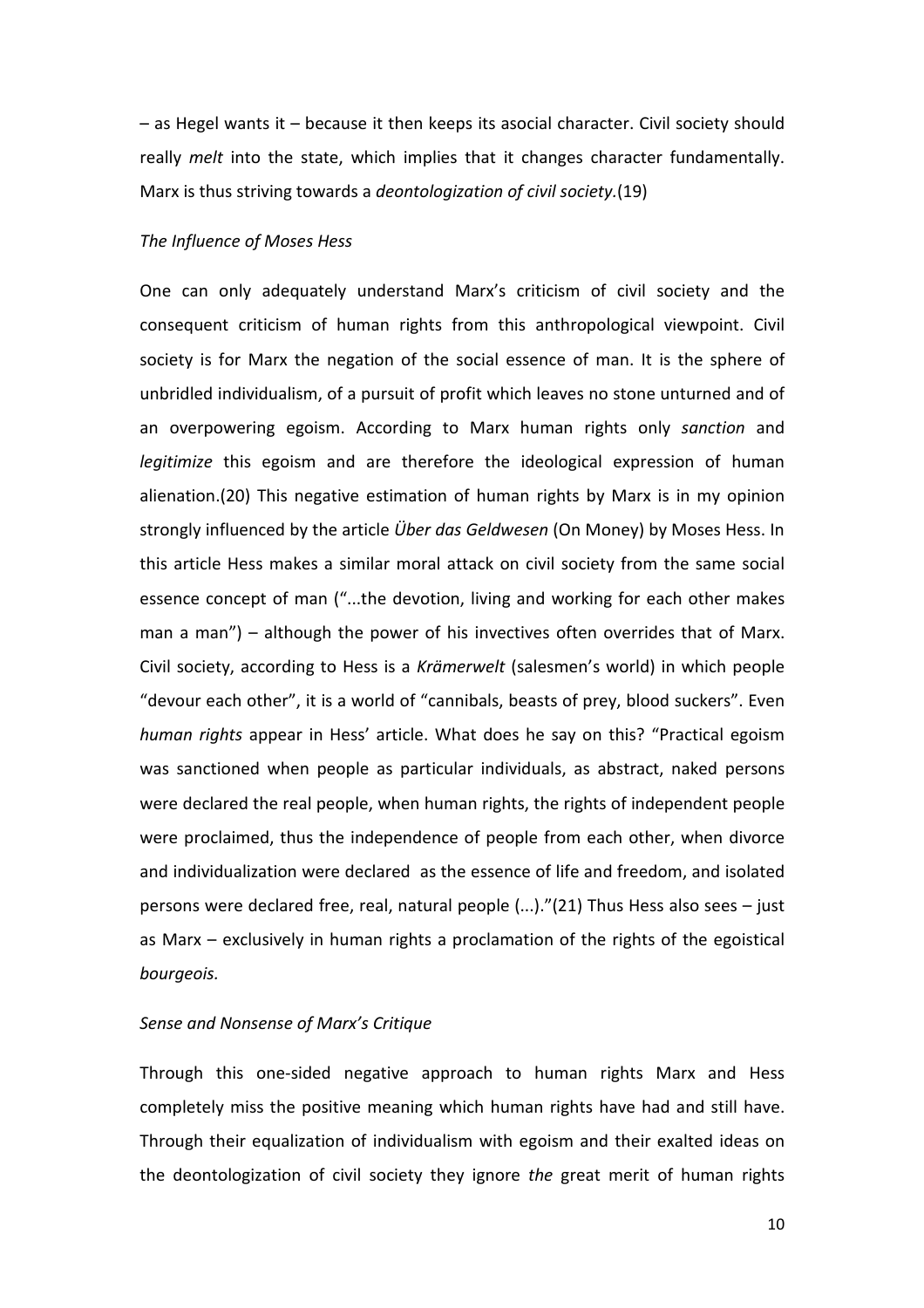declarations: to guarantee an inviolable domain of freedom against the overwhelming power of the state. The classical human rights catalogue formed a list of defensive rights which should protect the individual citizen against the arbitrariness and the oppression from the side of the state. In this way equality before the law – which was unmasked by Marx as a mere *formal* equality – was also an enormous step forward. The guarantees of orderly court procedures, the right to be treated as innocent until found guilty, and the impossibility of being prosecuted for a deed which was not yet liable to punishment when it was committed – meant an equal number of limitations to the possibility of princely and legal arbitrariness. The ideology behind human rights declarations was that the citizen was not there for the sake of the state, but the state was there for the sake of the individual citizens.(22) Precisely this individualism of the human rights declarations formed the stumbling block for Marx from his anthropological presupposition that man was a "species being". Therefore it can be ascertained that it was especially Marx's anthropology – together with his negative view of civil society - which obstructed an adequate understanding of the classical human rights.

However, Marx's criticism of human rights definitely also had a positive side. Precisely because of his critical approach it was possible for him to unmask several pretentions which took refuge behind the human rights declarations. It was clear that these declarations could not guarantee a universal brotherhood. Marx shows that also the two other – more "earthly" – aims of the French revolution: liberty and equality, were only incompletely guaranteed. He also justly stated that behind legal liberty and equality of citizens the greatest un-liberty and inequality can be hidden, namely in the socio-economic area. He strongly emphasized this aspect in his later work.

It is precisely on the point of the *factual* unliberty and inequality of the working class that Marx's criticism of the classical human rights has been the most fruitful. He clearly showed the inadequacy of these classical basic rights for the concrete realization of liberty and equality for all citizens. His criticism has also been an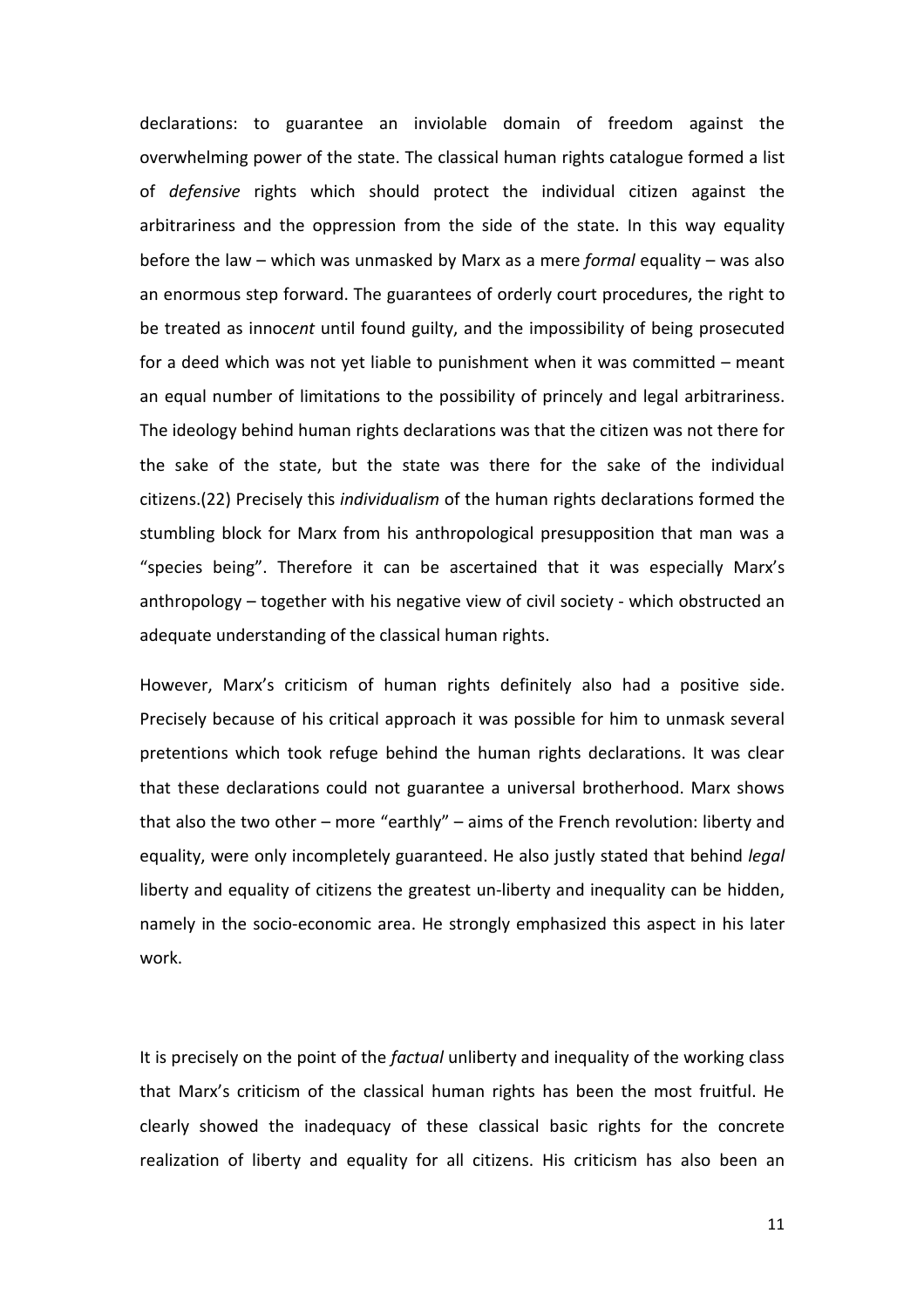important stimulus for a program of political and social reform aimed at the emancipation of the working class. And it is certainly not in the last place thanks to Marx that the classical human rights catalogue in the  $20<sup>th</sup>$  century has been extended by a number of social basic rights – such as, amongst others, those which can be found in the Universal Declaration of Human Rights of the United Nations (art. 22- 26).

#### A New Concept of Essence

On the Jewish Question is the text in which Marx is most outspokenly involved with the theme of human rights. The question is whether one may really present this text as the point of view of Marx as regards human rights, since his theoretical ideas underwent radical change shortly afterwards. Louis Althusser even talks in this connection of an "epistemological break" which must have come about between the "humanistic" writings of the period to 1845 and the "anti-humanistic", "scientific" writings thereafter.(23) According to him the year 1845 marks a "theoretical discontinuity between Marxist science on the one hand and its ideological prehistory on the other."(24) Althusser therefore seriously doubts whether On the Jewish Question really can be called a representative "marxist" text.(25) Althusser's rigorous division of Marx's work in a "humanistic" and a "scientific" part rests in my opinion on an inadmissible narrowing of the concept of science which eliminates the normative elements in Marx's later work. It is certainly an undisputable fact that large theoretical shifts take place in Marx's work from 1845. The question is whether Marx's criticism of human rights – such as formulated in On the Jewish Question – is still applicable in the same way to his later work. I shall try to answer this question here.

Shortly after the publication of On the Jewish Question Marx definitively distances himself from Feuerbach in the Theses on Feuerbach (1845). In the same year he formulates in The German Ideology – written together with Friedrich Engels – for the first time his theory of historical materialism. This had in the first place great consequences for his anthropology. The Feuerbachian concept of "species being" (Gattungswesen) completely disappears from his terminology. Its place is taken by a

12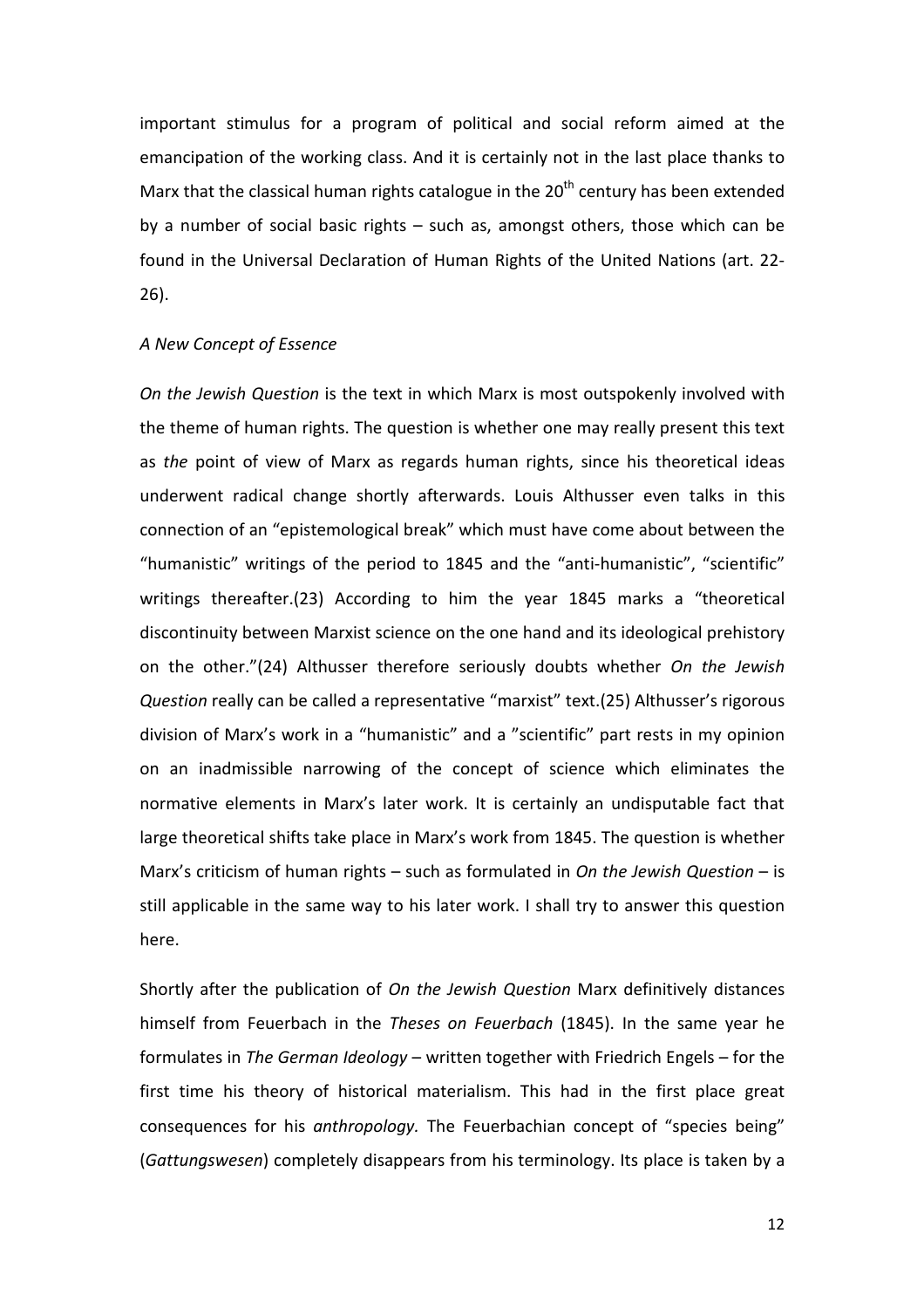new concept of essence which he first formulates in the sixth Thesis of Feuerbach, where he writes: "But the essence of man is no abstraction inherent in each single individual. In its reality it is the ensemble of the social relations."(26) In The German Ideology he elaborates this new standpoint further: "This sum of productive forces, capital funds and social forms of intercourse, which every individual and every generation finds in existence as something given, is the real basis of what the philosophers have conceived as 'substance' and 'essence of man', and what they have defied and attacked (...)."(27)

Now that Marx has replaced the ethically loaded concept of 'species being' by the ethically neutral concept of 'ensemble of the social relations', a moral critique on human rights seems no longer possible. Marx even gives the strong appearance that he has given up every absolute value standpoint. Thus he writes in the Communist Manifesto – also written together with Engels: "There are, besides, eternal truths, such as Freedom, Justice, etc., that are common to all states of society. But Communism abolishes eternal truths, it abolishes all religion and all morality, instead of constituting them on a new basis; it therefore acts in contradiction to all past historical experience."(28)

Even communism seems to be for Marx not more than a *positive fact* – projected in the future, rather than a moral imperative: "Communism is for us not a state of affairs which is to be established, an ideal to which reality (will) have to adjust itself. We call communism the real movement which abolishes the present state of things."(29) Marx considers communist ideas as the expression of the "historical movement" and seems therefore to reduce its immanent ethos to sheer historical facticity. He makes, as it were, an inverse naturalistic fallacy because he does not try to induce values from facts, but, on the contrary, tries to reduce values to facts. Marx, therefore, runs the risk of falling into a value relativism. For as the "historical movement" justifies communist ideas, why should the "historical movement" not also justify other (e.g. fascist) ideas? Marx avoids this historical consequence of his train of thoughts by taking refuge in a historical determinism. According to him the "historical movement" can finally only move in one direction, namely that of communism.

13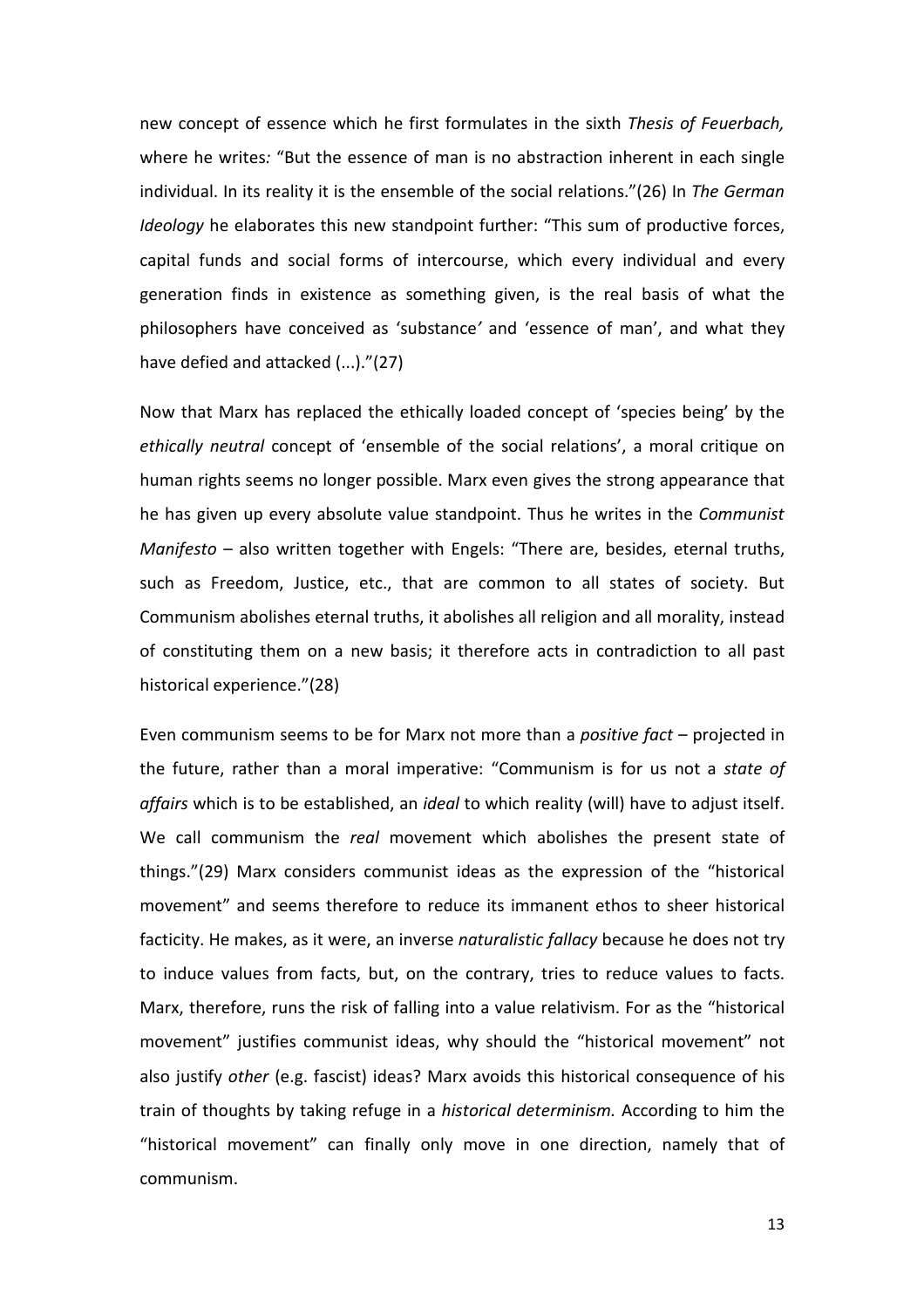Marx avoids in this way the important question of the moral foundation of communism. However, as Karl Löwith justifiably remarks, "when Marx insists upon not being influenced by moral biases and value judgements (...) then that is an unprecedented wrong interpretation of himself."(30) Communism is definitely the central value complex of Marx's later work. This moral character is however less explicit than in his earlier work, because in his later idea concerning "communism" he puts less stress on the moral perfection which this brings, than on the abundant production to which he expected communist society would lead. Nevertheless the moral component is still clearly present because Marx expects from this abundant production precisely a positive moral influence on people. The thought behind this is that moral deficiency is a consequence of scarcity and shortage. It is clear that this theory oversimplifies the complexity of the ethical problem. What we are really concerned with here is that Marx in his later work replaces the concept of 'species being' as a central moral category by the concept of 'communism'. The identical roots of both concepts can be quite accurately traced in the Economic and Philosophic Manuscripts of 1844. Communism, Marx states here, is the "... complete return of man to himself as a social (i.e. human) being... It is the *genuine* resolution of the conflict between man and man ... between the individual and the species."(31)

#### Marx's Monism: A Hindrance to Understand the Necessity of Human Rights

If we now compare Marx's ideas from 1845 with those previous to 1845 we see the following important changes:

- The development of historical materialism
- The concept of 'species being' as a central moral category is replaced by the concept of 'communism'
- The 'discovery' of the proletariat as the revolutionary class

What does this new theoretical framework now mean for his standpoint as regards human rights?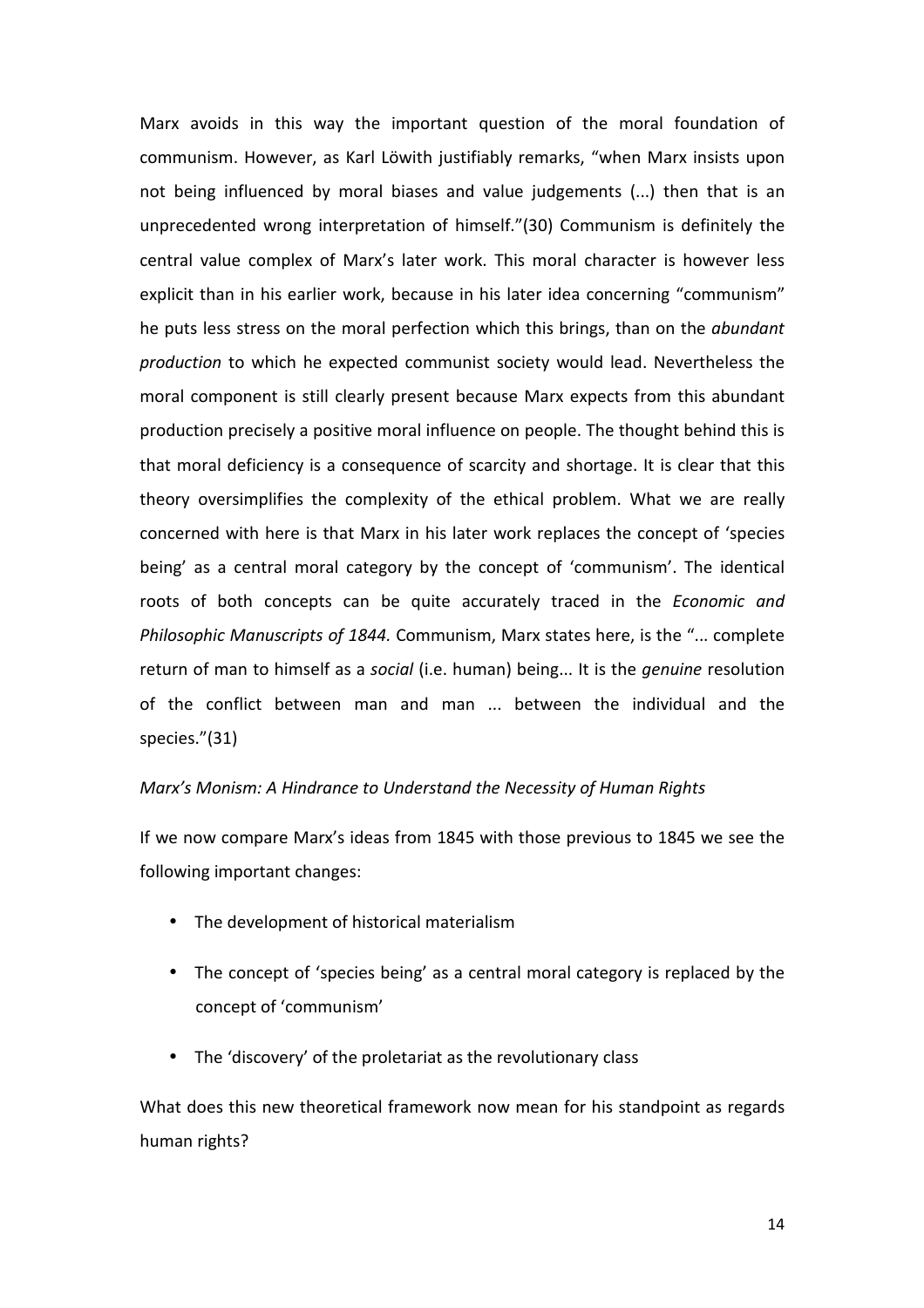- 1. It is clear that Marx must throw out from the historical-materialist approach the concept of innate, natural rights of man. He considers all rights as the historical and social products the contents of which correspond with the level of the productive forces and relations of production. This only means, however, that Marx has now otherwise founded his criticism of innate human rights than before 1845. Because in The Holy Family (1844) he already wrote: "the only critical thing criticism could say about the rights of man was they are not inborn but arose in the course of history. That much Hegel had already told us."(32)
- 2. The norm from which Marx criticizes human rights has changed. In place of the concept of 'species being' there is now the concept of 'communism' – which, indeed, is not considered normative by Marx himself. The concept of 'species being' really referred to an origin, on the other hand 'communism' referred to a *telos* in the future. This means that after 1845 Marx no longer founds his criticism of civil society and its 'ideological expression': human rights, on a priori deductive principles, but on historically teleological principles. The Humanum is no longer an original fact, but a task which humanity must realize in history (and which it, according to Marx's historical determinism, also will realize).
- 3. What does not change is that Marx in his later work still considers human rights as the ideological expression of civil society. But because he no longer bases his criticism of civil society, in an a priori deductive way, on the 'species being', his appreciation of civil society changes. From his a priori deductive critique – based on the 'species being' – civil society only appeared as the negation of this human essence: civil society was taken to be exclusively negative. From the new, historical teleological critique civil society, indeed, keeps this negative character, but civil society simultaneously receives – from the future perspective – a *positive* meaning too. In this sense Marx moves back in the direction of Hegel. Marx wrote in the Grundrisse: "It is only in the eighteenth century, in 'civil society', that the different forms of social union confront the individual as a mere means to his private ends, as an external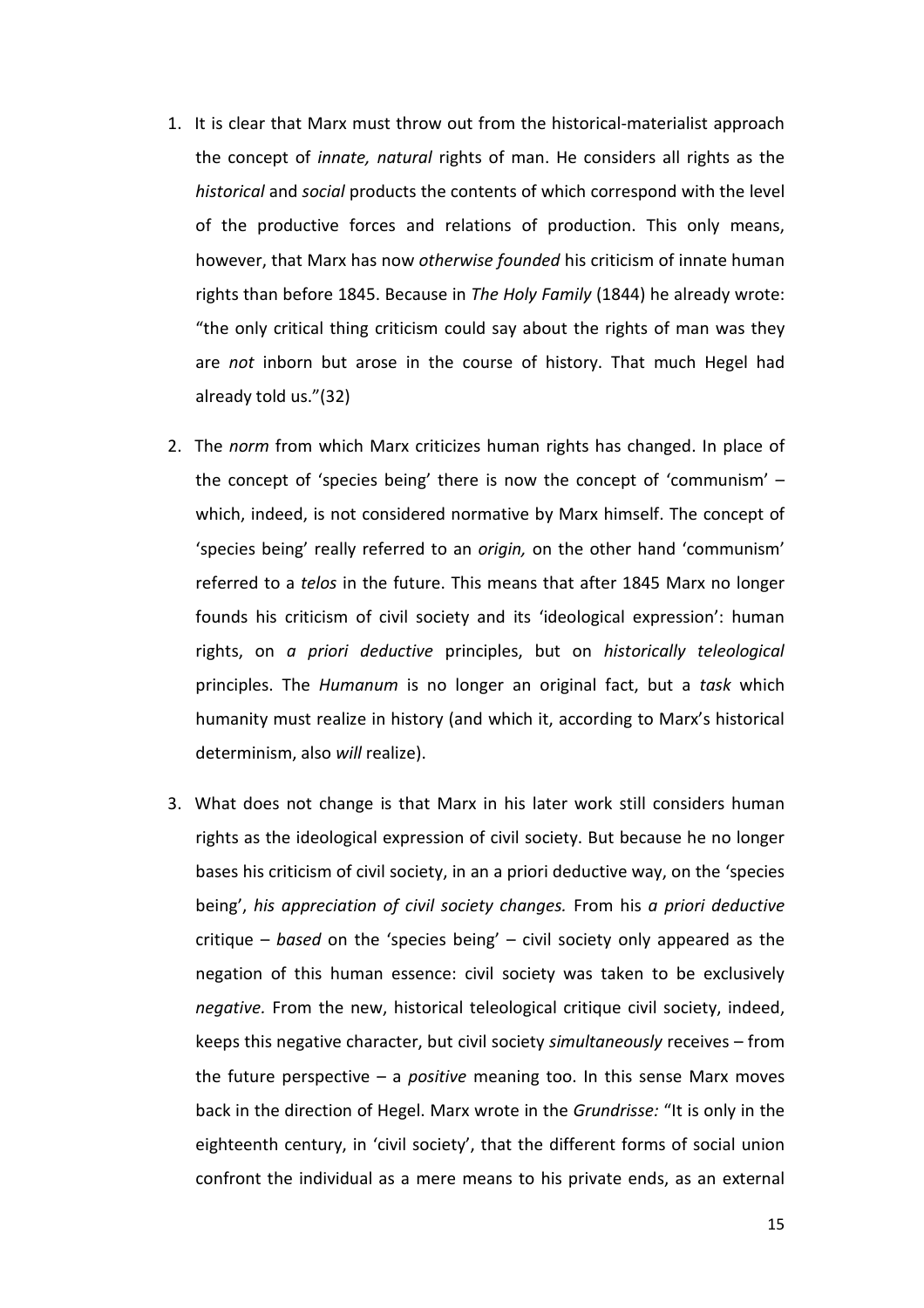necessity. But the period in which this view of the isolated individual becomes prevalent is the very one in which the interrelations of society (...) have reached the highest state of development."(33) In On the Jewish Question Marx had also already criticized civil society, because its citizens, as 'individualized individuals', were alienated. This alienation now becomes a necessary phase in the realization of communism, because this always presupposes surplus production, which can only be created through the development of civil society.

- 4. Marx's standpoint concerning human rights after 1845 undergoes also a serious change because of the introduction of the proletariat in his theory. In On the Jewish Question his criticism of civil society had only a general humanistic-moralistic character. He sees human rights foremost as the expression of human egoism, human lust for competition and possession, which run riot in civil society. After 1845 he sees human rights above all as the ideological veiling of the class character of civil society. Human rights principally serve, according to him, the interests of the bourgeoisie, while they at the same time provide the latter with a general human aureole. We have already seen that it is namely on this point: the unmasking of ideological pretentions of classical human rights, that Marx's critique has been the most sound and fruitful.
- 5. What really does not change in Marx's later work are his ideas with reference to the removal of the division between state and civil society. And it is namely this idea that is the reason of Marx's systematic underestimation of the importance of classical human rights. Indeed, Marx saw the tension between the individual and the community, but he saw it not as a permanent fact which would be the case in all human societies and made it therefore necessary to build in institutional guarantees to protect the rights of the individual against those of the state. Marx diverts the solution of this problem to the future. The tension between the individual and the community is resolved, according to him, in communism, in which the general interest and the individual interest would coincide. It was due to this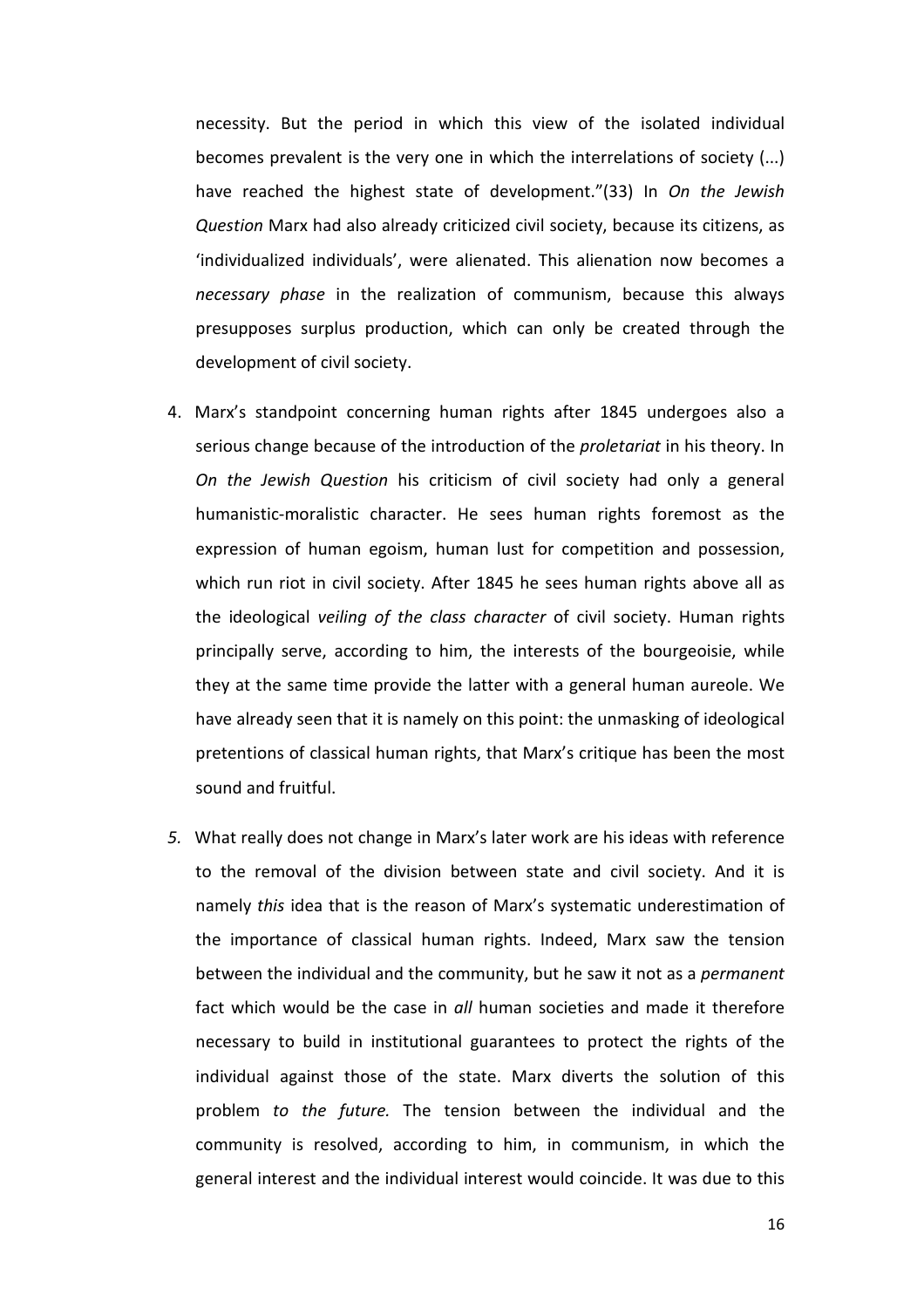monism – which left no place for a divergence between the individual interests and the general interest – that Marx insufficiently realized the importance of human rights. Marx considered human rights at most as 'rights to struggle' of which the proletariat should thankfully make use for the realization of its historical task. He recognized no function of human rights which went above this and which was also of importance for a socialist society. This is very understandable from his theoretical presuppositions: in communist society there would no longer exist an opposition between the individual interests and the general interest.(34) If Marxism wants to arrive at a correct appreciation of the importance of human rights (not only of social basic rights, but especially of the classical freedom rights and the rights of political participation), then it will have to give up Marx's monism and recognize that individual interests can never be brought into complete harmony with the general interest (whatever that may be) and that, consequently, a fundamental protection of the individual against the omnipotence of the state is always desired and required.

#### \*\*\*\*\*\*\*\*\*\*\*\*\*\*\*\*\*\*\*\*\*\*\*\*\*\*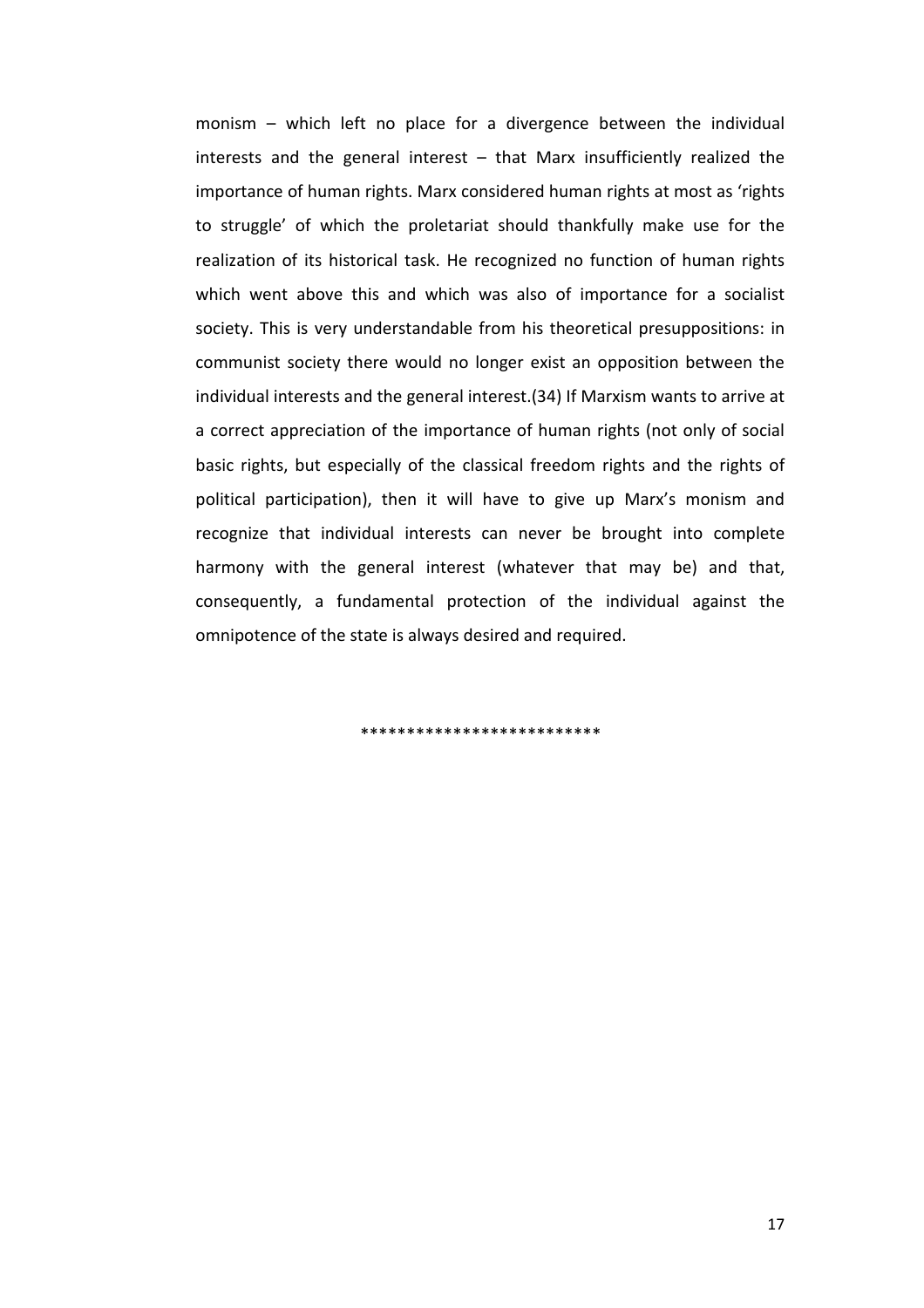- 1) An example of this is the book Menschenrechte Eine Utopie (Human Rights – A Utopia?), of Willi Büchner-Uhder, (Leipzig: Urania Verlag), 1981. The author, living in the German Democratic Republic, wrote about the socialist countries: "There is no unemployment and no emergency situation in education. Peace as a fundamental human right is the base of overall state policy. The societal and state order that is created by the people themselves has developed into the decisive guarantee of the reality of human rights."
- 2) K. Marx, On the Jewish Question, in: K. Marx/F. Engels, Collected Works, Vol. 3, London, 1975, pp. 146-74.
- 3) The two articles mentioned by Bruno Bauer were Die Judenfrage (The Jewish Question) and Die Fähigkeit der heutigen Juden und Christen frei zu werden (The Capability of Contemporary Jews and Christians to Become Free), which both appeared in 1843.
- 4) B. Bauer, Die Fähigkeit der heutigen Juden und Christen frei zu werden, in: B. Bauer, Feldzüge der reinen Kritik, (Frankfurt am Main: Suhrkamp), 1968, pp. 187-88.
- 5) K. Marx, op. cit., p. 151.
- 6) Ibid., p. 154.
- 7) I. Kant, "Mutmasslicher Anfang der Menschengeschichte", in: I. Kant, Kleinere Schriften zur Geschichtsphilosophie, Ethik und Politik, (Hamburg: Felix Meiner Verlag), 1973, p. 55. See also I. Kant, Metaphysik der Sitten, Part 2, "Metaphysische Anfangsgründe der Tugendlehre", (Hamburg: Felix Meiner Verlag), 1966, passim.
- 8) K. Marx, op. cit., p. 162
- 9) Ibid.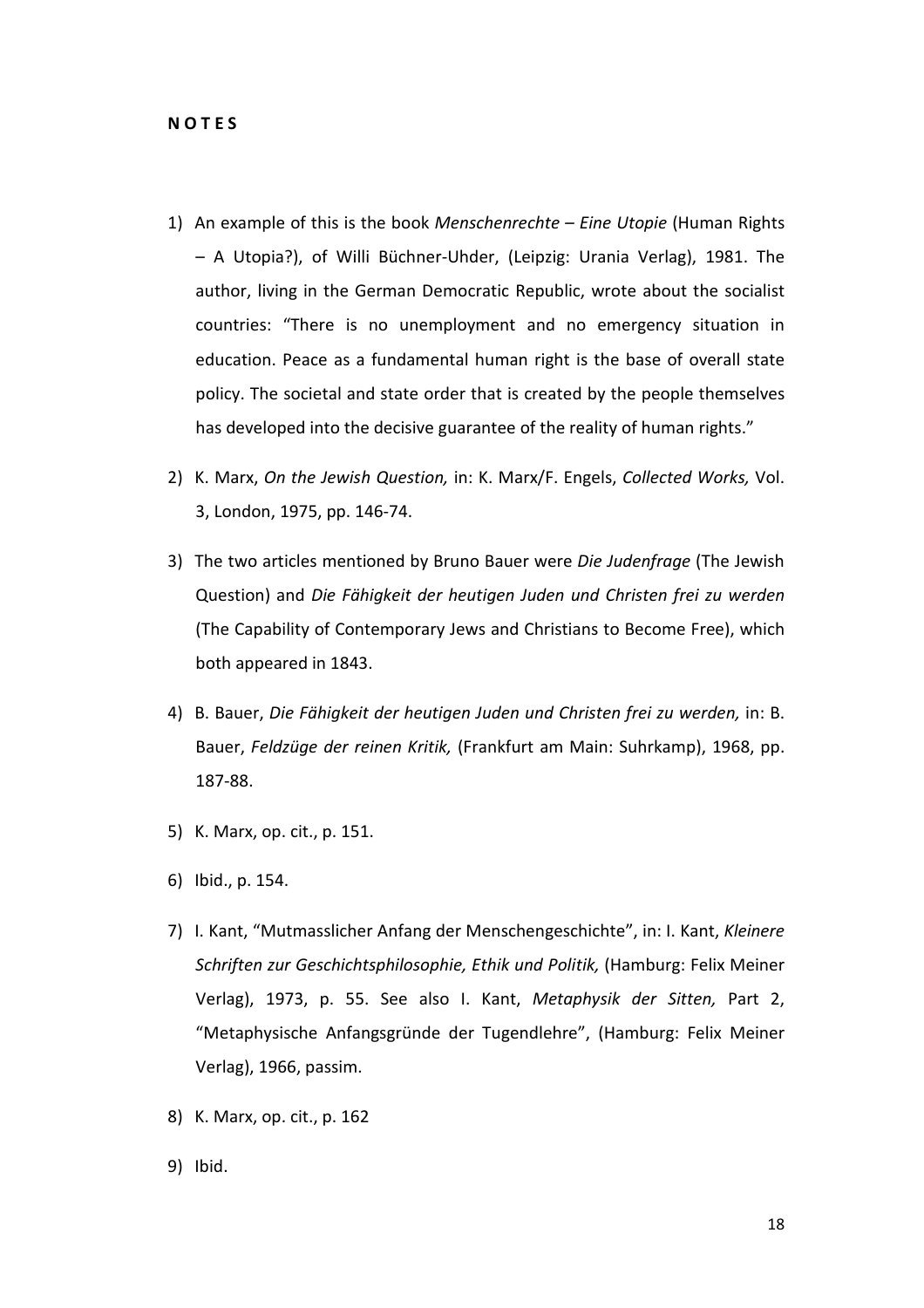10)Ibid., p. 163

11) Ibid.

12)Ibid.

- 13)Ibid., p. 164.
- 14) This strongly ethically tinted anthropology is shared by most other 'Young Hegelians'. Bruno Bauer saw the essence of man in "humanity" and Moses Hess wrote: " (...) working and living for each other makes man a man." Niklas Luhmann, in his interesting study Gesellschaftsstruktur und Semantik – Studien zur Wissenssoziologie der modernen Gesellschaft, Vol. 1, (Frankfurt am Main: Suhrkamp), 1980, explained the emergence of this new anthropology in the late  $18<sup>th</sup>$  century from the transition from a segmentary, layered society to a functionally differentiated society, through which many new problems of social integration had to be solved.
- 15)K. Marx, op. cit., p. 168.
- 16)Hegel was the only one who gave the concept of 'civil society' as a sphere of the special interests its own place in his political philosophy. Before Hegel the concept of 'civil society' was used as an equivalent of 'state' (even by Kant). See Manfred Riedel, "Der Begriff der 'Bürgerlichen Gesellschaft' und das Problem seines geschichtlichen Ursprungs", in: Manfred Riedel, Studien zu Hegels Rechtsphilosophie, (Frankfurt am Main: Suhrkamp), 1969, pp. 135-66, and Manfred Riedel, Bürgerliche Gesellschaft und Staat bei Hegel, (Neuwied and Berlin: Luchterhand), 1970, para 1.
- 17)G.W.F. Hegel, Grundlinien der Philosophie des Rechts, (Frankfurt am Main: Fischer Verlag), 1968, para. 182, Zusatz, p. 169.
- 18)Ibid., para 199, p. 179.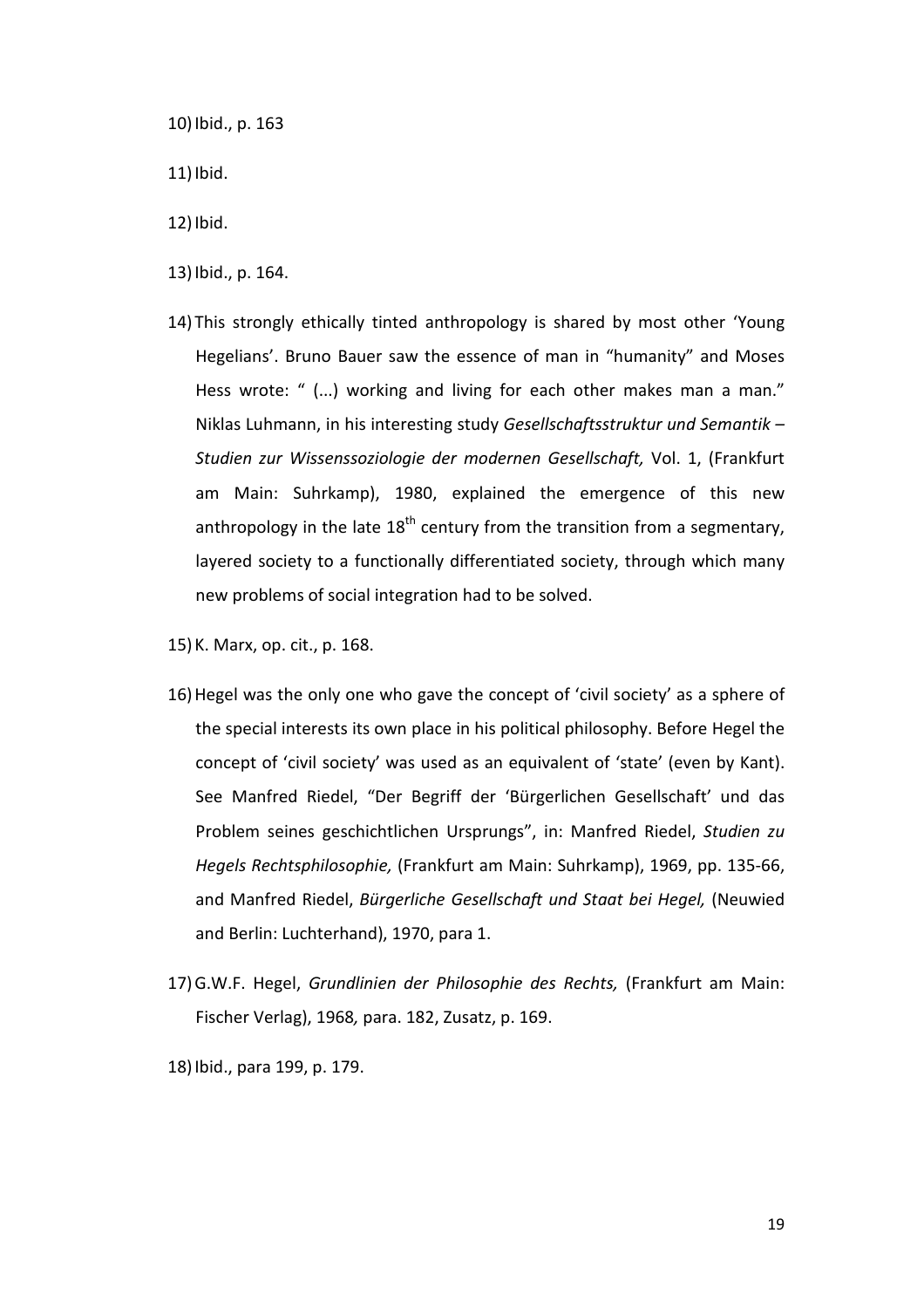- 19) See Mario Rossi, Da Hegel a Marx III La scuola hegeliana. Il giovane Marx, (Milan: Feltrinelli), 1974, p. 419. Rossi speaks in this connection of a deontologizzazione dell'interesse, but he avoids any critical comment.
- 20) See K. Marx/F. Engels, "The Holy Family", in: K. Marx/F. Engels, Collected Works, Vol. 4, London, 1975, p. 113: "It was shown that the recognition of the rights of man by the modern state has no other meaning than the recognition of slavery by the state of antiquity had. In other words, just as the ancient state had slavery as its natural basis, the modern state has as its natural basis civil society and the man of civil society, i.e., the independent man linked with other men only by the ties of private interest and *unconscious* natural necessity, the *slave* of labour for gain and of his own as well as other men's selfish need. The modern state has recognised this its natural basis as such in the universal rights of man." (Emphasis in original, MHVH).
- 21)Moses Hess, "Über das Geldwesen", in: Moses Hess, Philosophische und sozialistische Schriften 1837-1850, Eine Auswahl, (Berlin: Akademie Verlag), 1961, p. 339.
- 22)Compare article 12 of the Déclaration des droits de l'homme et du citoyen of 1789: "La garantie des droits de l'homme et du citoyen nécessite une force politique..." (the guarantee of human and citizen's rights makes a political force necessary). And the American "Declaration of Independence" of 1776: "We hold these truths to be self-evident, that all men are created equal; that they are endowed by their Creator with certain unalienable rights; that among these are life, liberty, and the pursuit of happiness. That, to secure these rights, governments are instituted among men..."
	- 23) See L. Althusser, Pour Marx, (Paris: Maspero), 1966, p. 24.
	- 24) L. Althusser, "Sur la dialectique de l'évolution intellectuelle du jeune Marx", in: Hegel-Jahrbuch 1974, edited by Wilhelm R. Beyer, (Cologne: Pahl-Rugenstein Verlag), 1974, p. 130.
	- 25) L. Althusser, Pour Marx, op. cit., p. 56.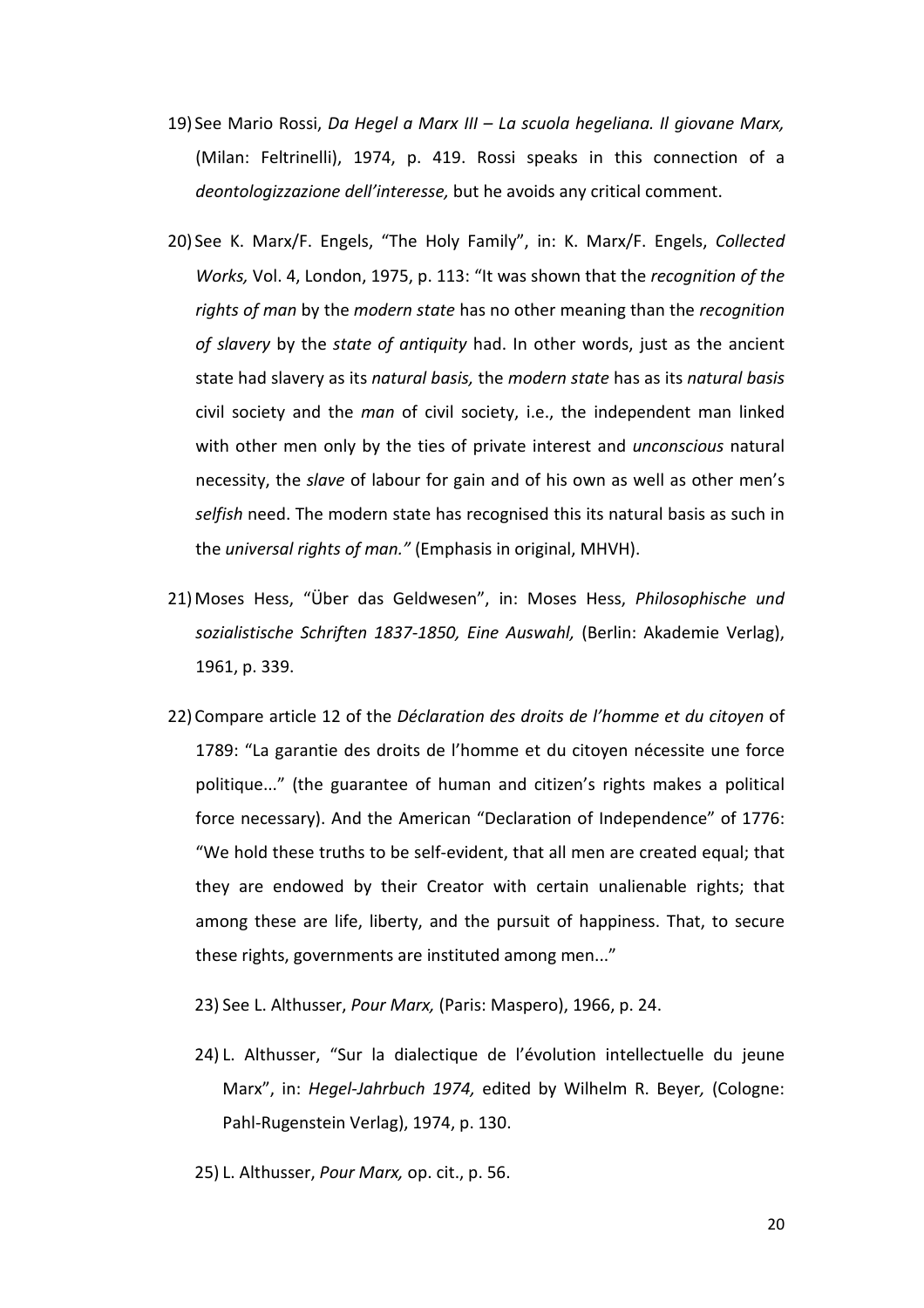- 26) K. Marx, "Theses on Feuerbach", in: K. Marx/F. Engels, Collected Works, Vol. 5, London, 1975, p. 4.
- 27) K. Marx/F. Engels, "The German Ideology", in: K. Marx/F. Engels, Collected Works, Vol. 5, London, 1976, p. 54.
- 28) K. Marx/F. Engels, "Manifesto of the Communist Part", in: K. Marx/F. Engels, Collected Works, Vol. 6, London, 1976, p. 504.
- 29) K. Marx/F. Engels, "The German Ideology", o.c., p. 49. See also "Communist Manifesto", p. 498: "The theoretical conclusions of the Communists are in no way based on ideas or principles that have been invented, or discovered by this or that would-be universal reformer. They merely express, in general terms, actual relations springing from an existing class struggle, from a historical going on under our very eyes."
- 30) K. Löwith, Weltgeschichte und Heilsgeschehen, (Stuttgart: Kohlhammer), 1967, p. 47.
- 31) K. Marx, "Economic and Philosophic Manuscripts of 1844", in: K. Marx/F. Engels, Collected Works, Vol. 3, London, 1975, p. 296.
- 32) K. Marx/F. Engels, "The Holy Family", op. cit.
- 33) K. Marx, Marx's Grundrisse, (edited by David McLellan), (London and Basingstoke: Macmillan), 1971, p. 17.
- 34) In his book Naturrecht und menschliche Würde, (Natural Right and Human Dignity), (Frankfurt am Main: Suhrkamp), 1961, the German Marxist philosopher Ernst Bloch pleaded for guaranteeing human rights in the countries of the Soviet bloc. However, this sympathetic argument remained unworthy of belief as long as Bloch still based himself on Marx without having subjected his monism to a fundamental criticism.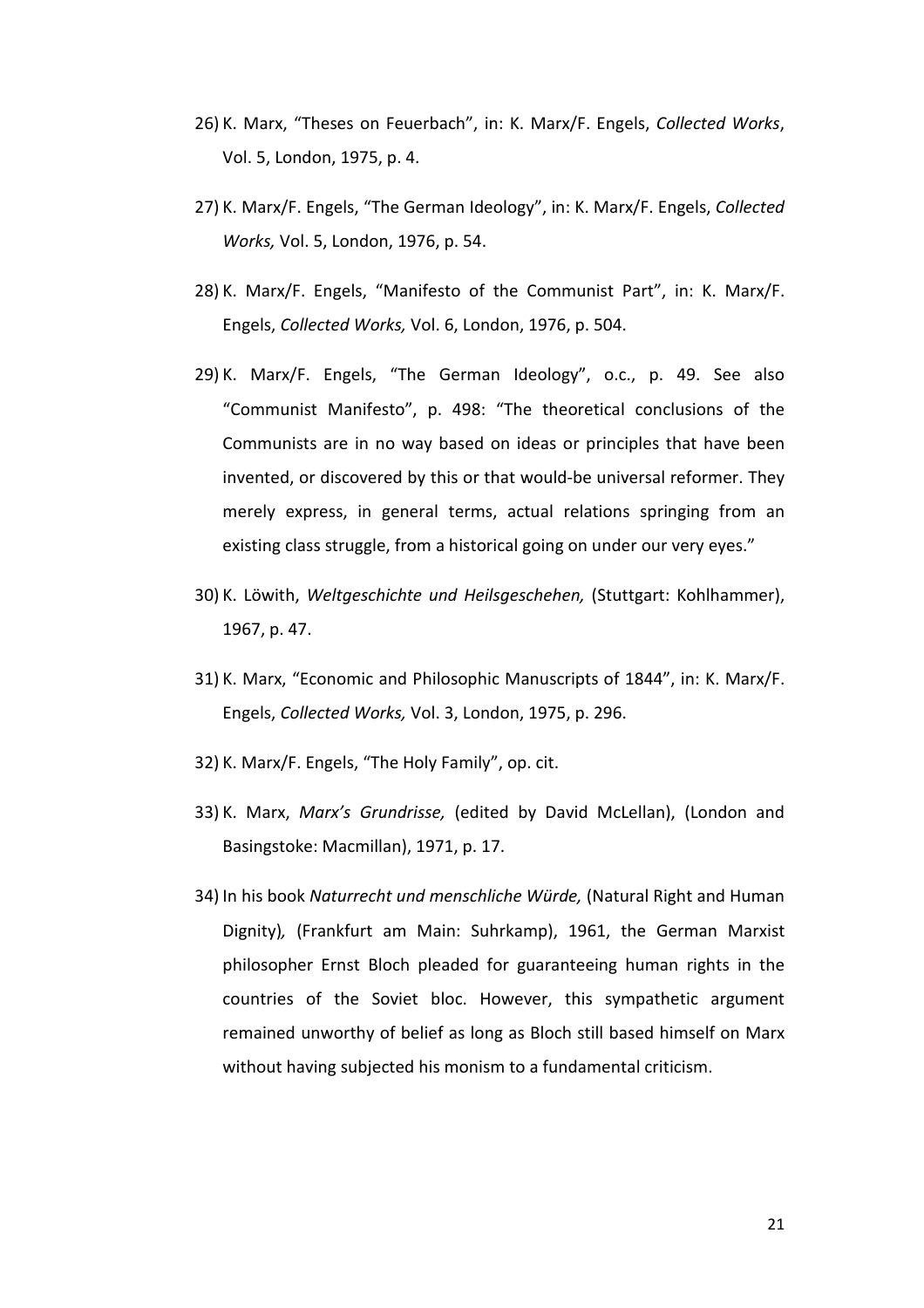#### **YOU JUST READ (OR COPIED) ONE CHAPTER OF THE BOOK**

# *BECOMING MARX –*

# *HOW THE YOUNG KARL MARX BECAME A MARXIST*

## **By Marcel H. Van Herpen**

**Paperback:** 295 pages

**Publisher:** Cicero Foundation Press

**Year of Publication:** 2016

**Language:** English

**ISBN:** 978-90-75759-14-3

**Product Dimensions:**  $14.7 \times 1.8 \times 21.4$  centimeters

**Shipping Weight:** 450 grams

**Includes:** Bibliography and Index

**Price:** Euro 32, 90

**MARCEL H. VAN HERPEN** is director of the Cicero Foundation, a think tank based in Maastricht and Paris. He specializes in political philosophy and defense and security developments in Russia and the countries of the former Soviet Union. His books include *Putinism – The Slow Rise of a Radical Right Regime in Russia; Putin's Wars – The Rise of Russia's New Imperialism;* and *Putin's Propaganda Machine – Soft Power and Russian Foreign Policy.* Visit his author's website at **www.marcelhvanherpen.com** or follow him on Twitter @MarcelHVanHerpe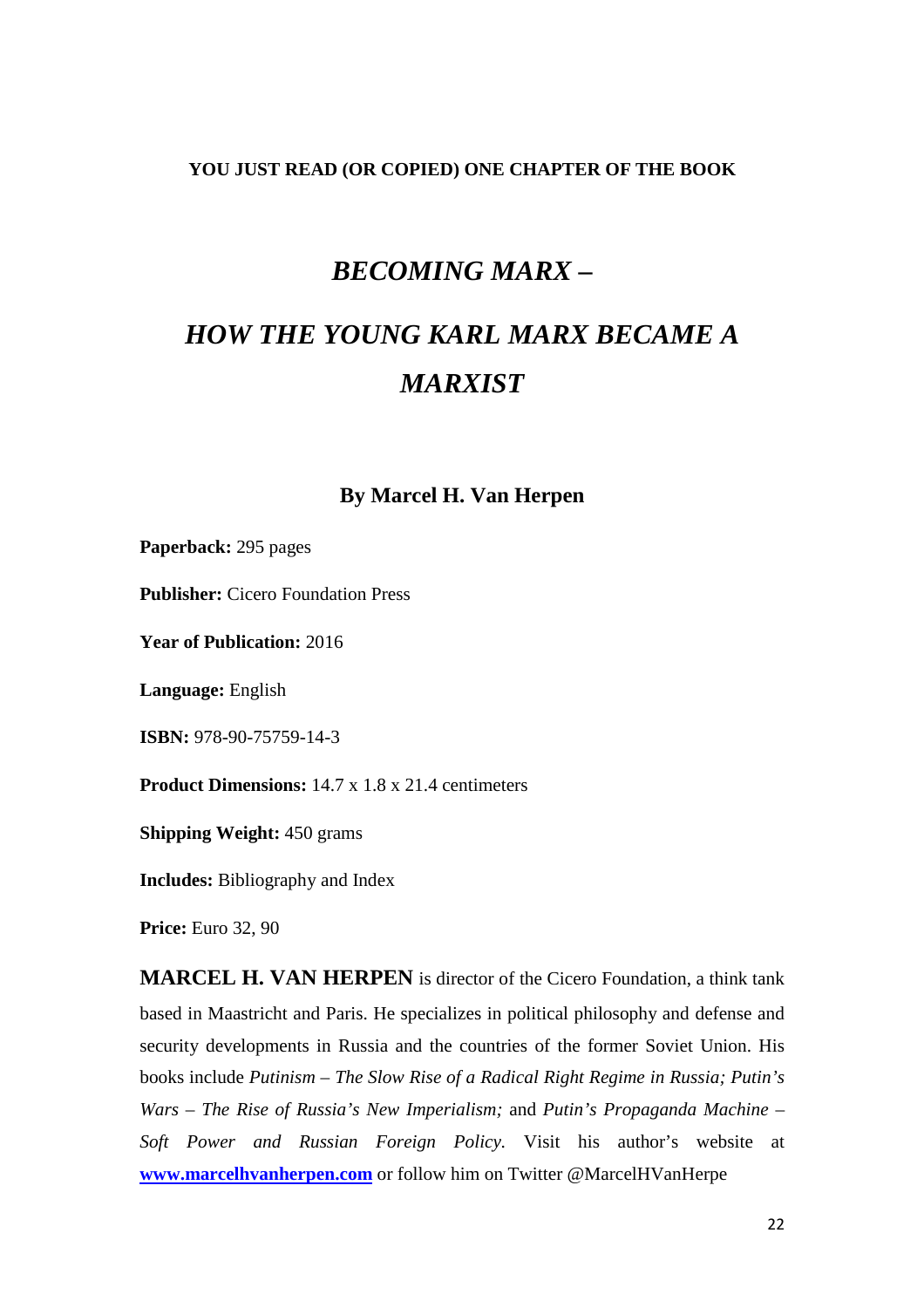# **WHY YOU SHOULD BUY THIS BOOK:**

"AN IMPORTANT BOOK" - HANS ACHTERHUIS

# **BECOMING** MARX

How the Young Karl Marx **Became a Marxist** 

MARCEL H. VAN HERPEN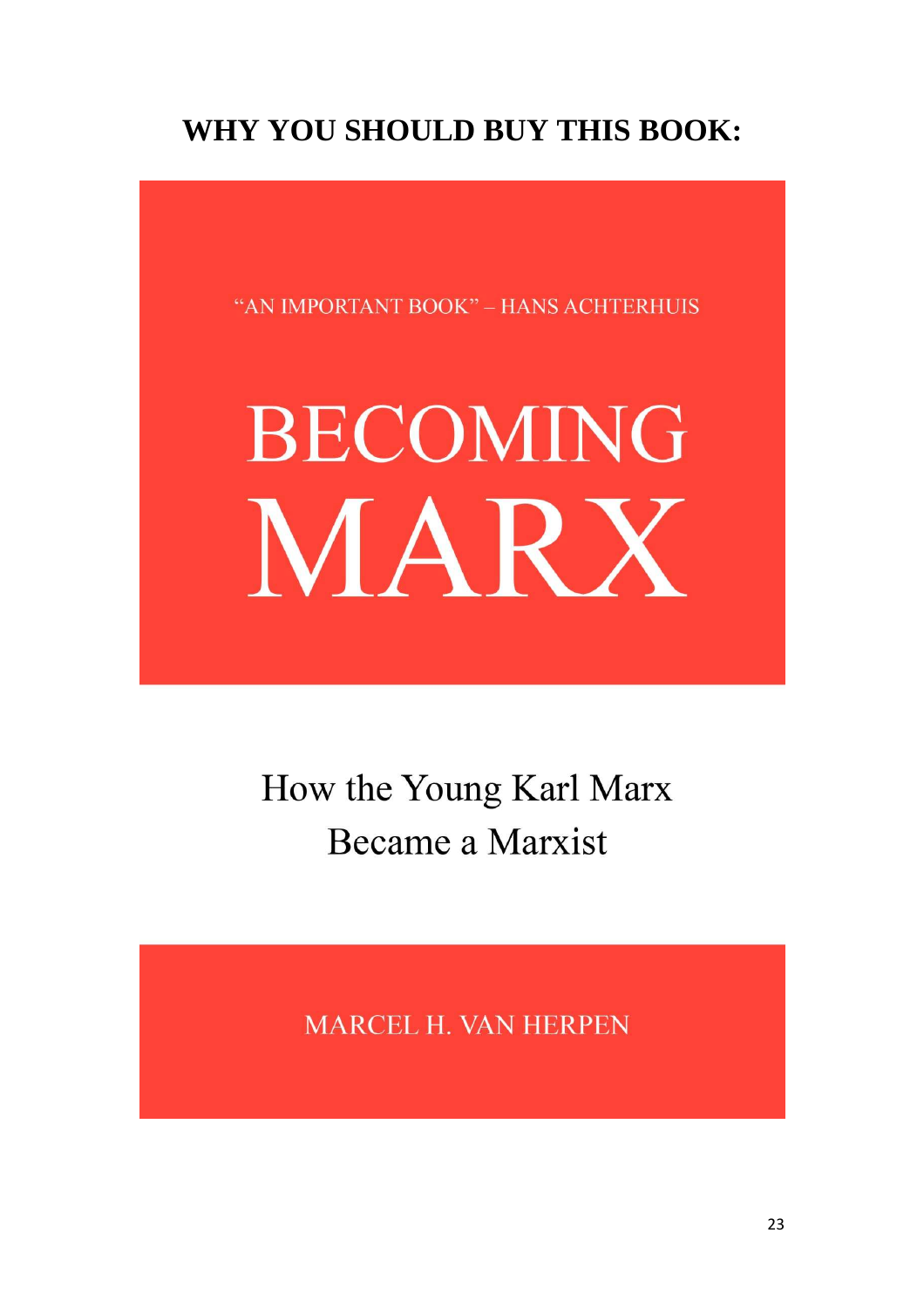#### **"AN IMPORTANT BOOK"**

**– HANS ACHTERHUIS,** Dutch philosopher and official 'Thinker of the Fatherland' (2011 - 2013) on the Dutch edition of this book.

In recent years the philosophy of Karl Marx has met with a new interest. The problems of the modern capitalist market economy have showed that Marx - far from being a 'dead dog' to be buried in the dustbin of history - has still a lot to tell to our contemporary world. This book proposes a critical assessment of his thinking. The young Karl Marx was a typical representative of German Romanticism, who, under the influence of his father, began to be interested in theories of **human alienation**. In this book we follow in detail his intellectual development. We are introduced in the theories of Schiller, Rousseau, Hegel, and Feuerbach, that shaped his thinking and see how, from the beginning, Marx's objectives are deeply ethical. He wants to end man's alienation and change the egoistic 'bourgeois' of civil society into an ethical citizen.

Paradoxically, this ethical stance led him to criticize **human rights**, which, he thought, only defended the rights of the selfish bourgeois – a position, which is a central flaw of his theory. Young Marx's commitment to end human alienation brings him to search for a subject, capable of revolutionary change. He finds this subject in the proletariat and predicts an increasing **polarization between the haves and the have-nots**, leading to a revolution. Although this polarization theory seemed to be definitively refuted by the advent of the modern welfare state, it recently made a come-back with the debate around **Thomas Piketty's** book "Capitalism in the 21<sup>st</sup> Century", in which the author argued that **inequality in Western societies is increasing** and has reached levels similar to those existing at the end of the  $19<sup>th</sup>$  century. Marx, therefore, is far from dead. He is there to stay with us. Although Marx's solutions may not be appropriate for the contemporary world, his ideas on human alienation and his critique of economic inequality will remain an enduring source of inspiration.

This book describes and analyzes in a critical way, also accessible for non-philosophers:

- Rousseau's and Schiller's theories of alienation
- Hegel's metaphysical thinking
- Feuerbach's critique of Hegel
- The development of Marx's different theories of alienation
- Marx's ambivalent position vis-à-vis human rights
- The relation between politics and ethics in the young Marx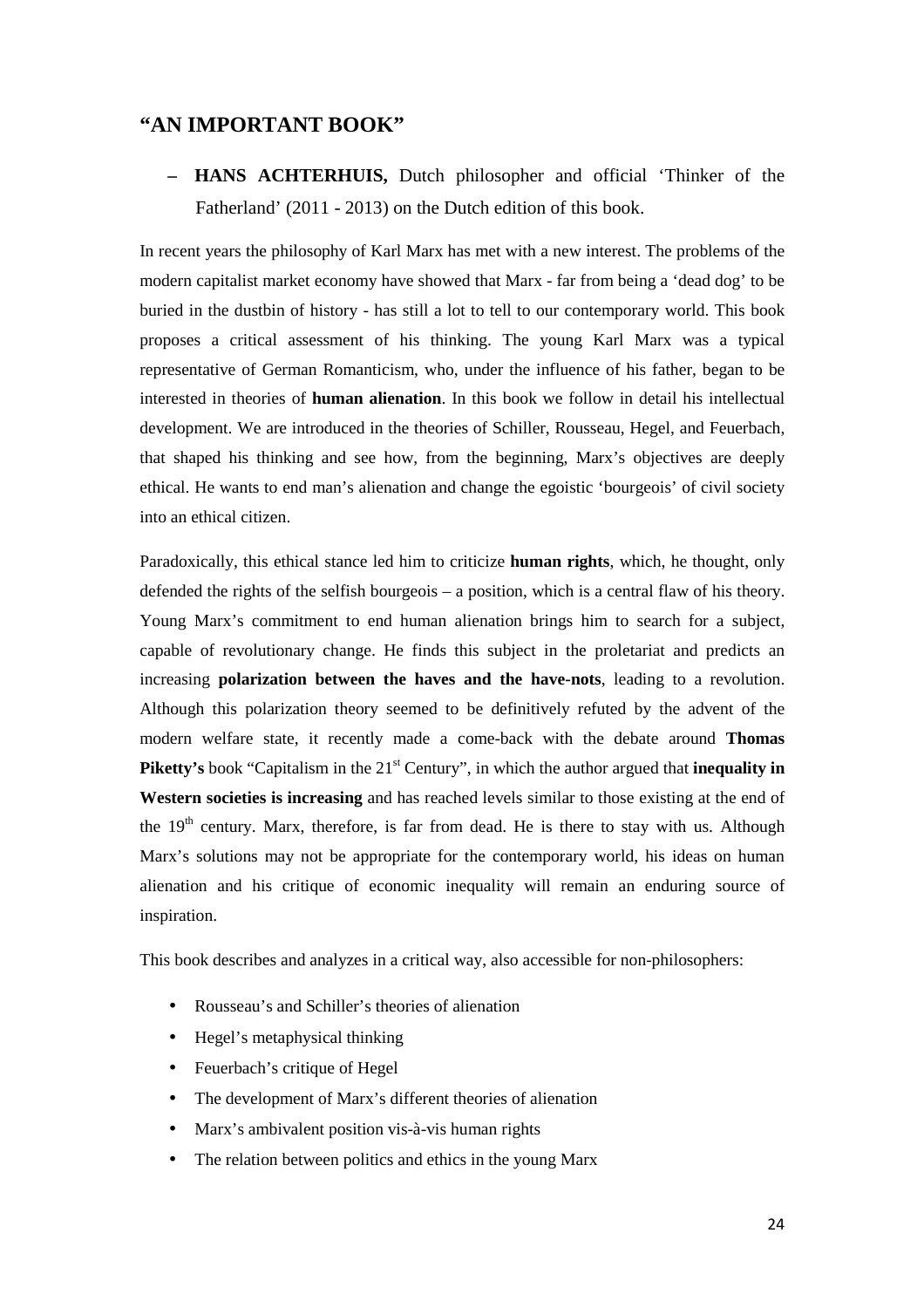- Marx's theory of the proletariat
- Marx's polarization and immiseration theories: have they been refuted or not?
- Marx today: A critical assessment of Marx's theories and suppositions in the light of the debate inspired by Thomas Piketty's *Capitalism in the 21st Century*

## **Contents**

#### **Part I: Marx's Sources of Inspiration: Rousseau, Schiller, Hegel, Feuerbach**

*Chapter 1 - Rousseau's Search for the Moral Citizen*

*Chapter 2 - Friedrich Schiller's Theory of Alienation* 

*Chapter 3 - Hegel: The Metaphysics of Alienation* 

*Chapter 4 - Ludwig Feuerbach: Religion as Self-Projection* 

## **Part II: Marx's Theories of Alienation and Revolution: Influences of Schiller, Rousseau, Hegel, Feuerbach, and Ruge**

*Chapter 5 - Marx and Schiller: Marx's First, Unknown, Theory of Alienation* 

*Chapter 6 - The 'True State': Marx's Earliest – Liberal – Political Ideal* 

*Chapter 7 - From Critique of Religion to Critique of Society: The Influence of Arnold Ruge* 

*Chapter 8 - Marx's Theory of Political Alienation* 

*Chapter 9 - The Relationship between Ethics and Politics in Marx* 

*Chapter 10 - Marx and Human Rights: An Ambivalent Relationship* 

*Chapter 11 - From Alienation to Revolution: Marx's 'Discovery' of the Proletariat* 

#### **Part III. The Polarization Thesis: Was Marx Right or Was He Wrong?**